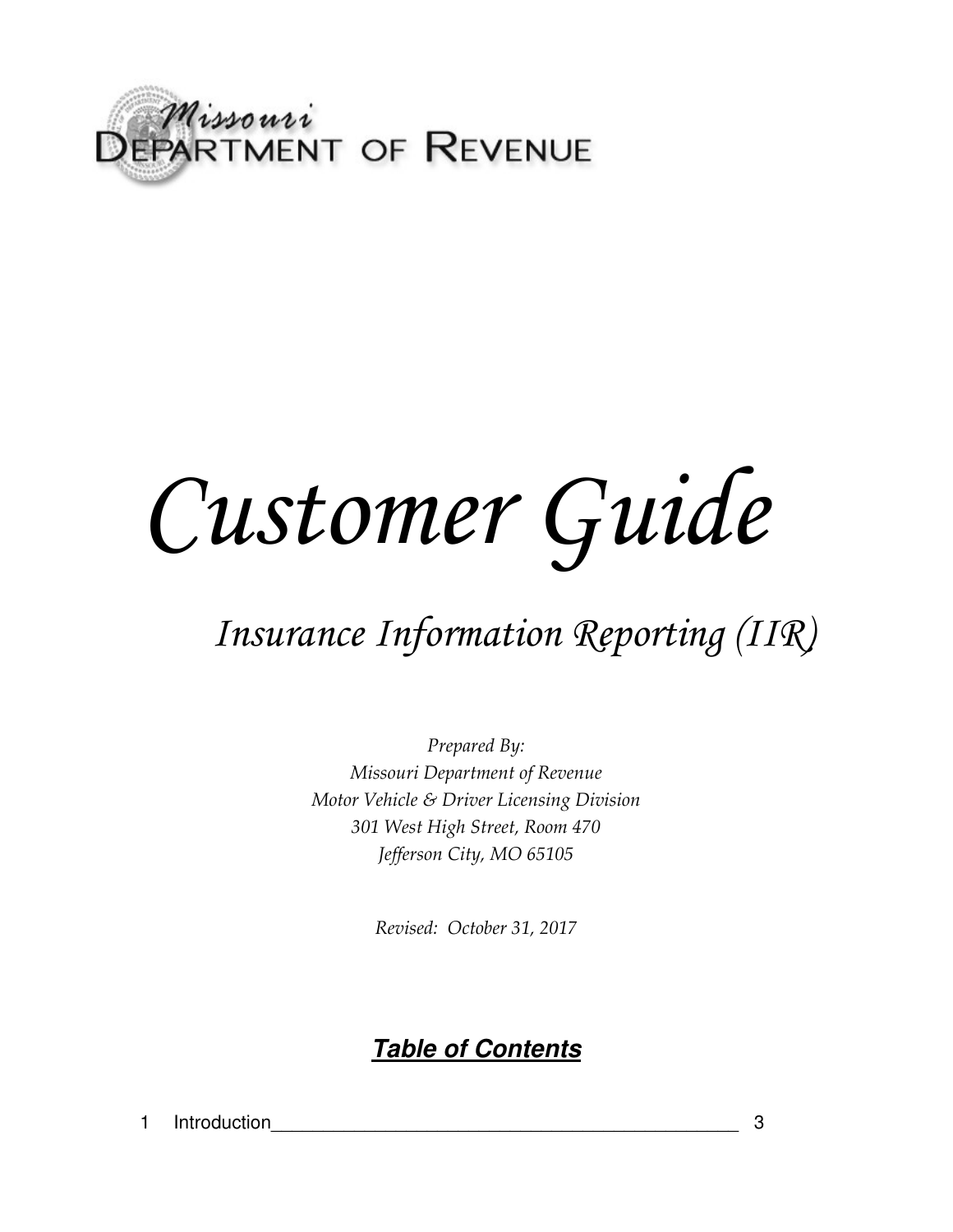|                                                       | 1.1                                                                 |                                                                     | 3              |  |  |  |  |
|-------------------------------------------------------|---------------------------------------------------------------------|---------------------------------------------------------------------|----------------|--|--|--|--|
|                                                       | 1.2 <sub>1</sub>                                                    |                                                                     |                |  |  |  |  |
| $\overline{2}$                                        |                                                                     | Insurance Information Reporting 14 Manuseum 14                      |                |  |  |  |  |
|                                                       | 2.1                                                                 |                                                                     | $\overline{4}$ |  |  |  |  |
|                                                       | 2.2                                                                 |                                                                     |                |  |  |  |  |
|                                                       | 2.3                                                                 |                                                                     |                |  |  |  |  |
|                                                       | 2.4                                                                 |                                                                     |                |  |  |  |  |
| 3                                                     |                                                                     |                                                                     | 6              |  |  |  |  |
|                                                       | 3.1                                                                 |                                                                     |                |  |  |  |  |
|                                                       | 3.2                                                                 |                                                                     |                |  |  |  |  |
|                                                       |                                                                     |                                                                     |                |  |  |  |  |
| 4                                                     |                                                                     |                                                                     |                |  |  |  |  |
|                                                       | 4.1                                                                 |                                                                     |                |  |  |  |  |
|                                                       |                                                                     | 4.2 FTP Reporting 8                                                 |                |  |  |  |  |
| 5                                                     |                                                                     | <b>Error Files</b>                                                  |                |  |  |  |  |
|                                                       | 5.1                                                                 |                                                                     |                |  |  |  |  |
|                                                       | 5.2                                                                 |                                                                     |                |  |  |  |  |
|                                                       | 5.3                                                                 |                                                                     |                |  |  |  |  |
|                                                       | 5.4                                                                 |                                                                     | 9              |  |  |  |  |
| 6                                                     |                                                                     |                                                                     |                |  |  |  |  |
|                                                       | 6.1                                                                 |                                                                     | 10             |  |  |  |  |
|                                                       |                                                                     | 6.2 Data Element Definitions and Validation Rules<br>$\sim$ 10      |                |  |  |  |  |
|                                                       | Glossary                                                            | <u> 1980 - Jan Samuel Barbara, martin da shekara 1980 - A</u>       | 14             |  |  |  |  |
|                                                       |                                                                     | Appendix A -- Missouri Flat File Layout and Description             | 15             |  |  |  |  |
|                                                       | 19<br>Appendix B -- Missouri Flat File Error Layout and Description |                                                                     |                |  |  |  |  |
| Appendix C -- Error Codes and Corrective Action<br>23 |                                                                     |                                                                     |                |  |  |  |  |
|                                                       |                                                                     | Appendix D -- Missouri Insurance Partners Information Sheet (MIPIS) | 25             |  |  |  |  |

# **1. Introduction**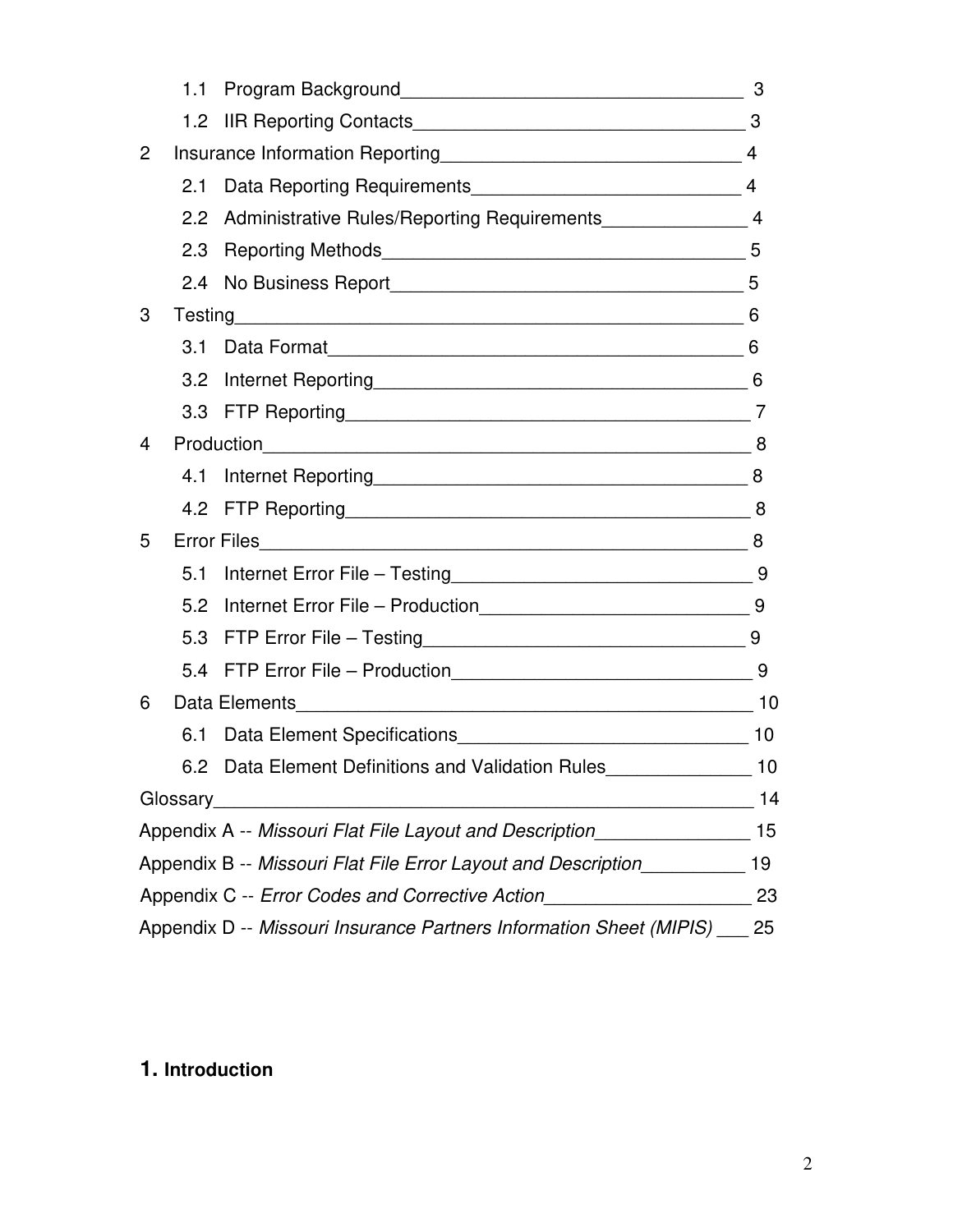### **1.1. Program Background**

In 1999, the Missouri General Assembly passed Senate Bill 19 that established the Motorist Insurance Identification Database (MIIDB). The purpose of this program was to reduce the number of uninsured motorists in Missouri. The MIIDB would identify uninsured motorists, notify them that they were identified as not having insurance, give them an opportunity to prove they were insured, and if not, suspend their vehicle registration.

During the preparation of the Fiscal Year 2001 Budget, the program's cost far exceeded available resources and the State explored other simpler and less expensive approaches to reduce the number of uninsured motorists. A more cost-effective idea was agreed upon that would only send notices to a sample of the individuals identified as not having insurance.

In the 2000 session of the Missouri General Assembly, House Bill 1797 (HB 1797) was passed, and the Governor signed it into law on July 12, 2000. This bill is also aimed at reducing the number of uninsured motorists in Missouri. HB 1707 provides the Department of Revenue (DOR) with a mechanism to build and operate an insurance sampling program. The bill also corrects the data inconsistencies contained in Senate Bill 19 (SB 19) and provides a funding mechanism for the MIIDB.

The Motor Vehicle and Driver Licensing Division (MVDL) developed and the State of Missouri adopted, Administrative Rules to implement the Missouri Enhanced Sampling Program (ESP). The rules, developed with input from the insurance industry, clarify and expand on the statute's requirements for implementation of the ESP. The administrative rules pertaining to ESP are 12 CSR 1025.140 Financial Responsibility – Inoperative/Stored Vehicles and 12 CSR 10-25.150 Financial Responsibility Sampling.

In 2010, the program known as Missouri Enhanced Sampling Program became Missouri Insurance Information Reporting Program (IIR).

### **1.2. IIR Reporting Contacts**

For all e-mail communications regarding the IIR, send to:

Insurance\_Reporting@dor.mo.gov

For telephone inquiries, please call the "IIR Hotline" at 573-526- 3669.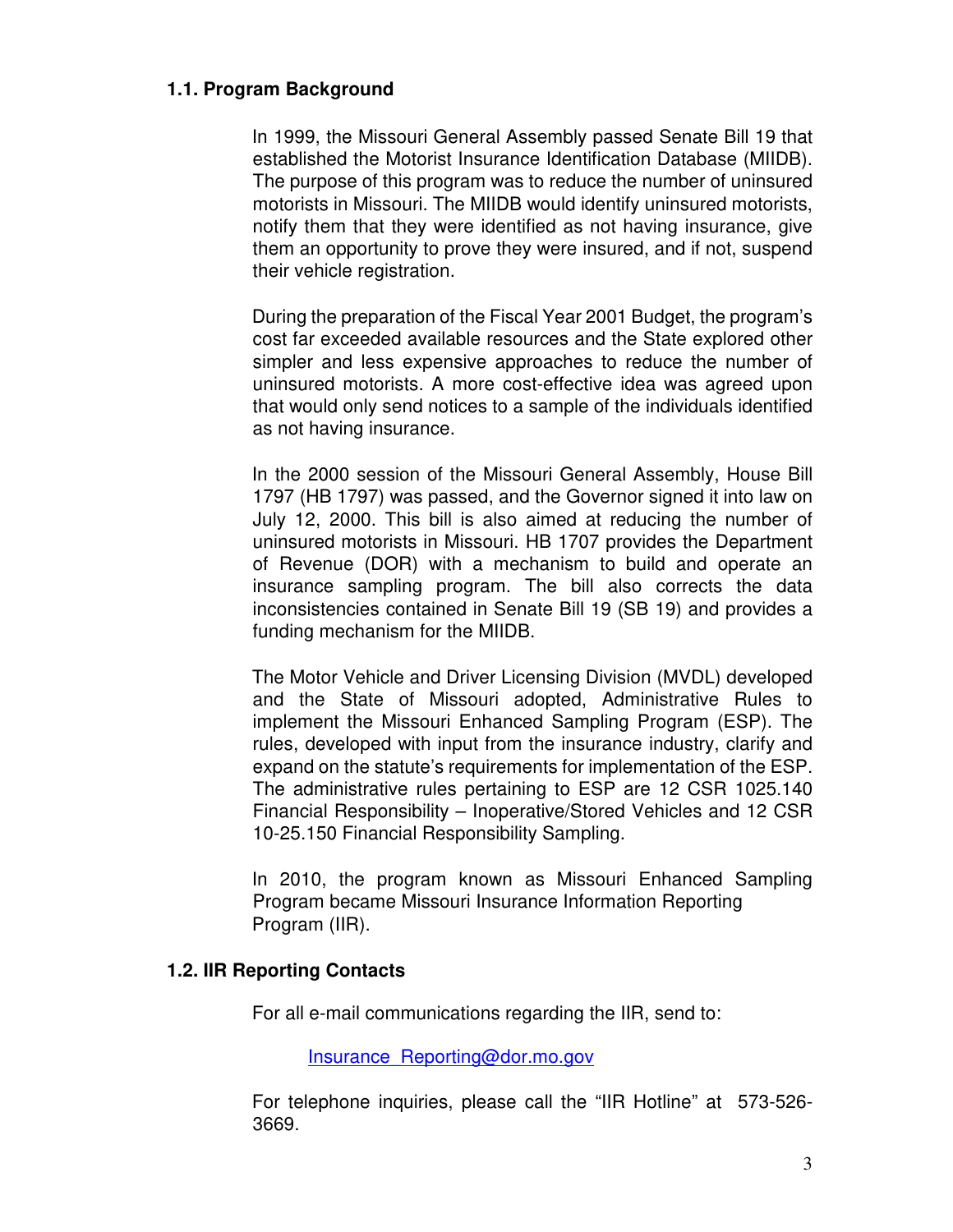# **2. Insurance Information Reporting**

Data transmitted to the MVDL should include all private passenger motor vehicle liability policies on vehicles principally garaged in Missouri that your company has in force at 11:59 pm on the last day of each month.

Thus, the data for January will reflect only the policies in force on January 31 and the data must be received by the MVDL by close of business on the 7<sup>th</sup> working day of February (State Holidays are excluded). The date range is the first of the month through, and including, the last day of the month.

All records received each month will be loaded into the IIR database.

**Note:** Each company's insured customers are maintained in this database which allows them to renew their license plates online through the Missouri online renewal system at www.plates.mo.gov.

# **2.1. Data Reporting Requirements**

The following list addresses some of the data reporting requirements for insurance companies:

- If a policy covers more than one vehicle, submit a record for each vehicle.
- **If the first named individual on the policy does not have a Driver** License Number (DLN) or a Social Security Number (SSN), please send a named insured with a DLN or SSN.

### **2.2. Administrative Rules/Reporting Requirements**

The only privately owned passenger motor vehicle classifications (NOT COVERED BY A COMMERCIAL line policy) that must be reported are:

- **Passenger vehicles, e.g., cars, vans and SUV's.**
- Trucks less than 18,000 pounds
- **Motorcycles**
- **Motor tricycles**
- Recreational vehicles

**Note:** Commercial policies will not be rejected.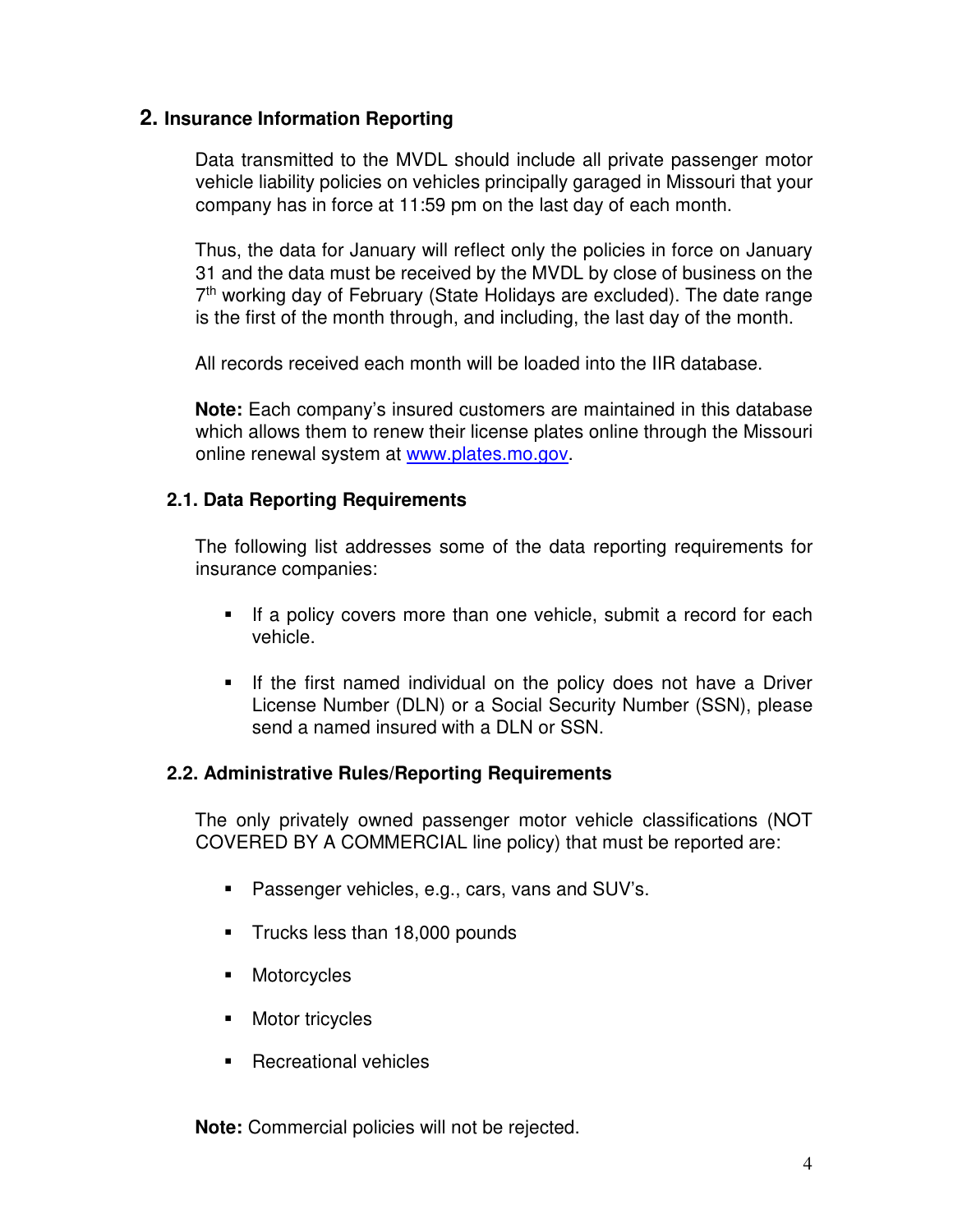Companies should not report:

- **ATV's, trailers, golf carts or snowmobiles.**
- **Transactions that are not required by, excluded by, or specifically** prohibited by statute or regulation.
- Multiple submissions of the exact same transaction record within the same transmission.
- Transactions for quotes/binders when the policy of liability insurance never took effect.
- Multiple submission of the same month's data UNLESS resubmitting it as the result of a previously rejected submission for that month due to a hard error.
- Two separate companies CANNOT submit data for the same National Associate of Insurance Commissioners (NAIC) number in the same month. One submission will be rejected and the information will not store.

# **2.3. Reporting Methods**

Insurance companies can electronically report data to the DOR using one of two methods; Internet file transfer using SSL or File Transfer Protocol (FTP). See Section 3 and 4 of this manual for more detail.

Whichever method a company chooses to use to submit their data, they will go through a testing process before being able to submit their data through production.

**NOTE:** Missouri DOR reserves the right to require a company with large document volume to use FTP for reporting.

# **2.4. No Business Report**

If an insurance company discontinues writing private passenger liability insurance policies in Missouri they must still comply with all applicable Missouri Department of Insurance, Financial Institutions and Professional Registrations (DIFP) requirements and also notify the IIR system immediately. This can be done by sending an e-mail to Insurance\_Reporting@dor.mo.gov.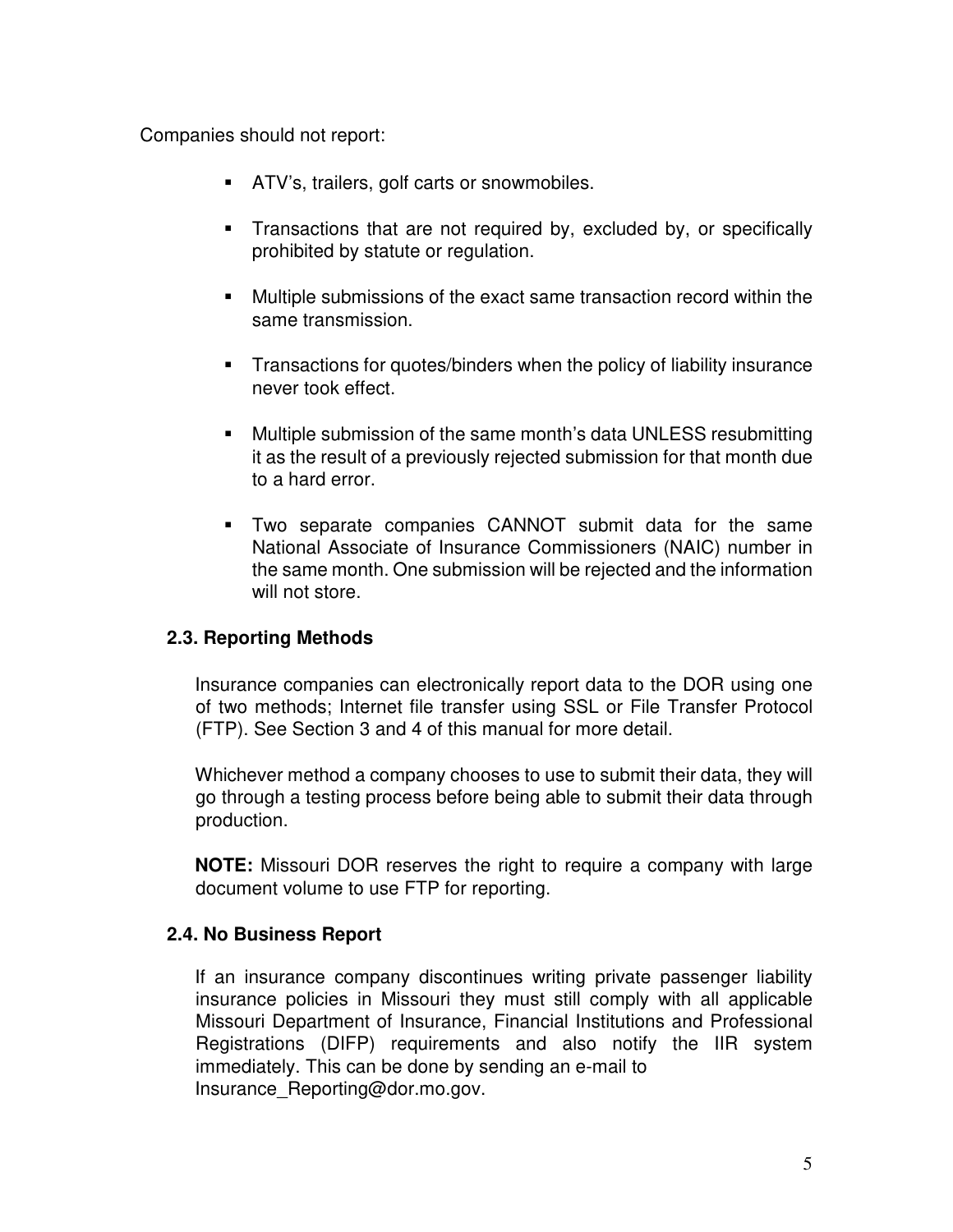Pursuant to 12 CSR 10-25.150, insurers that do not write private passenger automobile liability policies in this state or who have a statistically insignificant number of policies in force shall report this information to the director of revenue using a written format. Such letter will be addressed to the:

Missouri Department of Revenue Driver License Bureau Post Office Box 200 Jefferson City, Missouri 65105-0200 Attention: Insurance Information Reporting Manager

There will be no need for making subsequent data submissions until the company begins writing private passenger liability policies in Missouri. Upon notification by the DOI, MVDL will update its tracking database and the insurance company will be removed from the transmission list.

# **3. Testing**

Testing is a manual process. It is important for every company to notify and communicate with ITSD when a file is going to be sent to us for testing.

# **3.1. Data Format**

Missouri Flat File format will be used for reporting data for testing, production and error files. See appendix A and B respectively.

# **3.2. Internet Reporting**

ITSD will maintain a production internet webpage at https://sa.dor.mo.gov/mv/dor\_iir/. This webpage will be secured by a User Id and Password for each NAIC company. The monthly transmission of data will use the encryption provided by SSL security protocol that uses Global Server ID Technology.

Before data can be submitted by the file transfer via SSL, you must establish a (XX alphanumeric) user Id (up to 8 alphanumeric) and password (up to 10 alphanumeric) for each NAIC for which you will be reporting. To do so, please e-mail your selection to Insurance Reporting@dor.mo.gov. Use "Password" as the message subject. In the body of the message, include all NAIC's along with a unique User Id and Password.

**NOTE:** User Id's and Passwords are case sensitive!

**Example:** User Id: Company1 NAIC: 12345 Password: abc123DEfg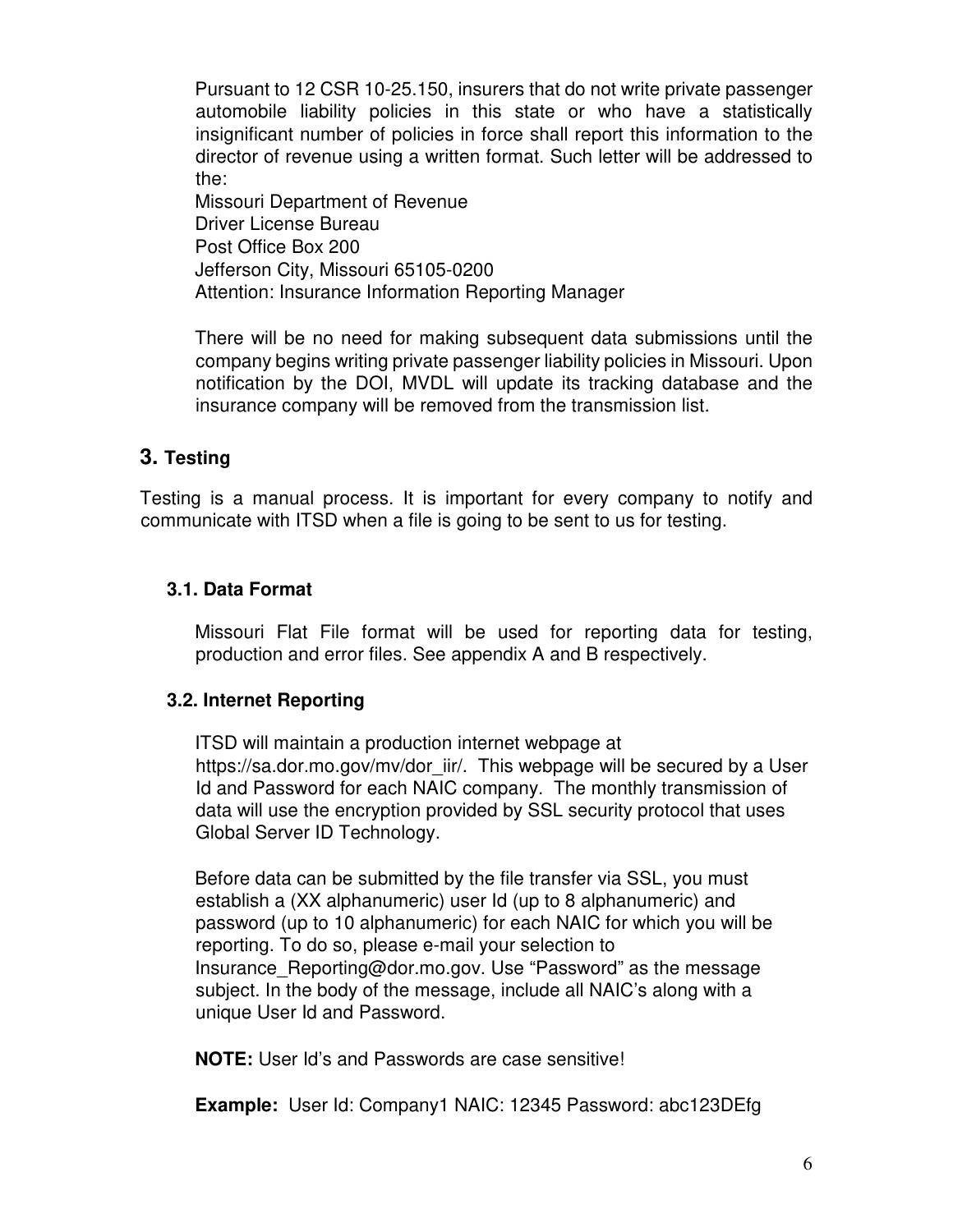Each company will follow the Missouri Flat File format to create the file for upload to the IIR system. If a company is submitting for more than one NAIC, all NAIC's can be put into one file but they must be separated by a header and trailer record.

### **Example:**

Header Record – NAIC 1 Detail Records Trailer Record – NAIC 1 Header Record – NAIC 2 Detail Records Trailer Record – NAIC 2

The company will create and send the test file via e-mail to Insurance\_Reporting@dor.mo.gov. ITSD will then process the file and check the data format for accuracy. If there are any problems, ITSD will contact the company and work with them on resolving any issues.

### **3.3. FTP Reporting**

To begin the FTP process you will need to contact the Missouri Department of Revenue's Information Technology Services Division (ITSD) at **Insurance** Reporting@dor.mo.gov.

A User Id and Password will be provided to you by ITSD, to access the Missouri FTP server, along with any technical information needed for setting up FTP.

Once your company is ready to begin testing you will receive an email with the file names needed for submission and retrieval of your FTP files.

Missouri Flat File format will be used to create files. Each company will follow the Missouri Flat File format to create the file for upload to the Missouri FTP server. If a company is submitting for more than one NAIC, all NAIC's **must** be put into one file. Each file must be separated by a header and trailer record.

### **Example:**

Header Record – NAIC 1 Detail Records Trailer Record – NAIC 1 Header Record – NAIC 2 Detail Records Trailer Record – NAIC 2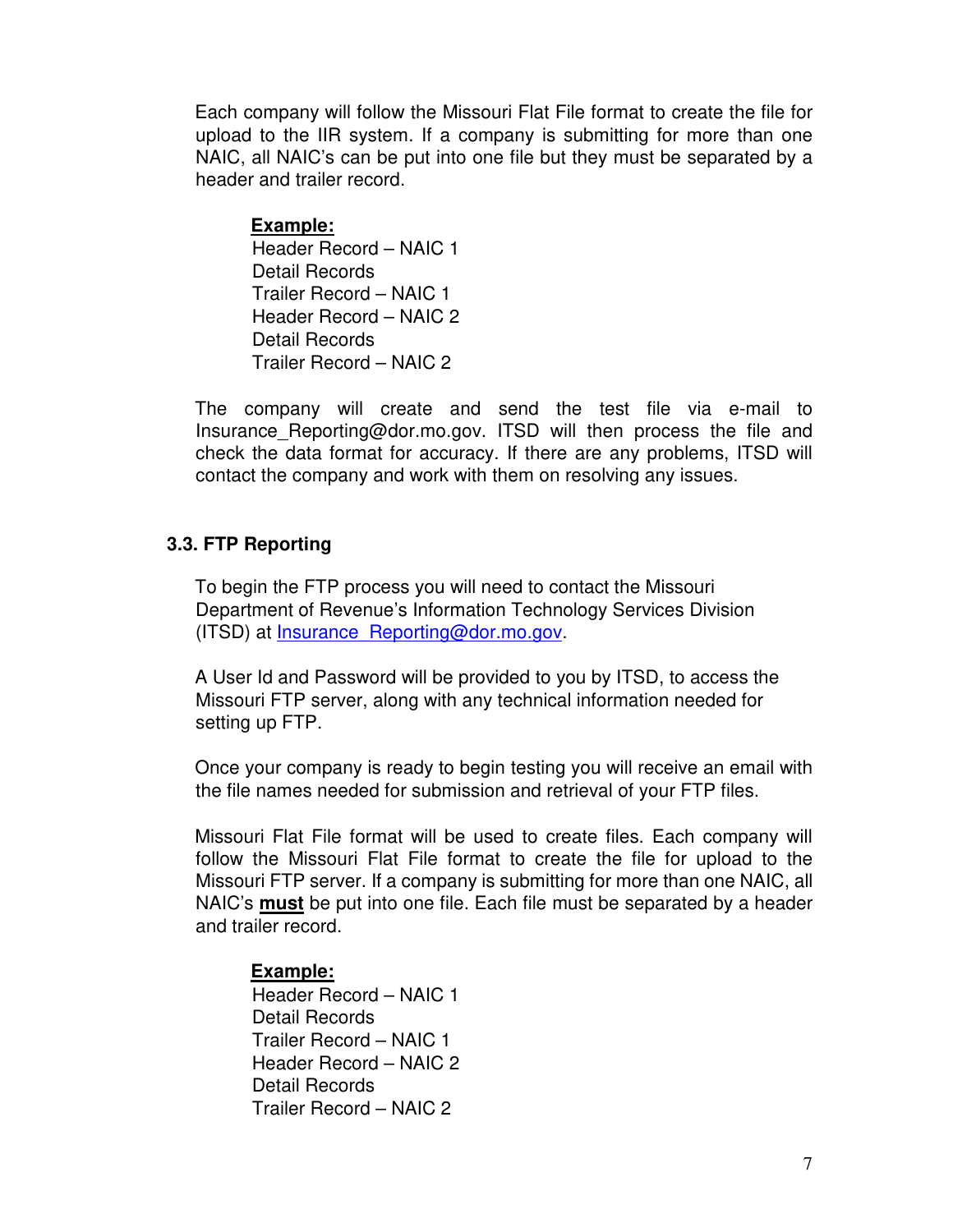Once ITSD has been notified that a test file is available for processing, they will process the file and check the data format for accuracy. If there are any problems, ITSD will contact the company and work with them on resolving any issues.

# **4. Production**

# **4.1. Internet Reporting**

Once testing has been completed, ITSD will move the company to production. Once the company has been moved to production the company will be notified when they can submit their first production file to the internet.

The production website to upload data each month is: https://sa.dor.mo.gov/mv/dor\_iir/

# **4.2. FTP Reporting**

Once testing has been completed, ITSD will move the company to production. Once the company has been moved to production the company will be notified when the can submit their first production file to the FTP server.

Because FTP reporting is all done through the FTP server, production file names will be provided to the company along with the submission time frame.

All files **must** be submitted by the 7<sup>th</sup> working day of each month. ITSD will process the files on the  $8<sup>th</sup>$  working day of each month. Error files can be retrieved any time after the  $8<sup>th</sup>$  working day of each month.

If a company has problems submitting their file by the  $7<sup>th</sup>$  working day they must contact the IIR Hotline to work with ITSD to get the issue(s) resolved before the end of the reporting month.

# **5. Error Files**

Appendix C contains a list of possible error codes. If an entire data transmission is unreadable or unusable, the MVDL will code it as a "hard" error, reject the transmission and notify the company of the reason for the rejection. The company must correct the problem and resubmit the entire file within five (5) working days of receipt.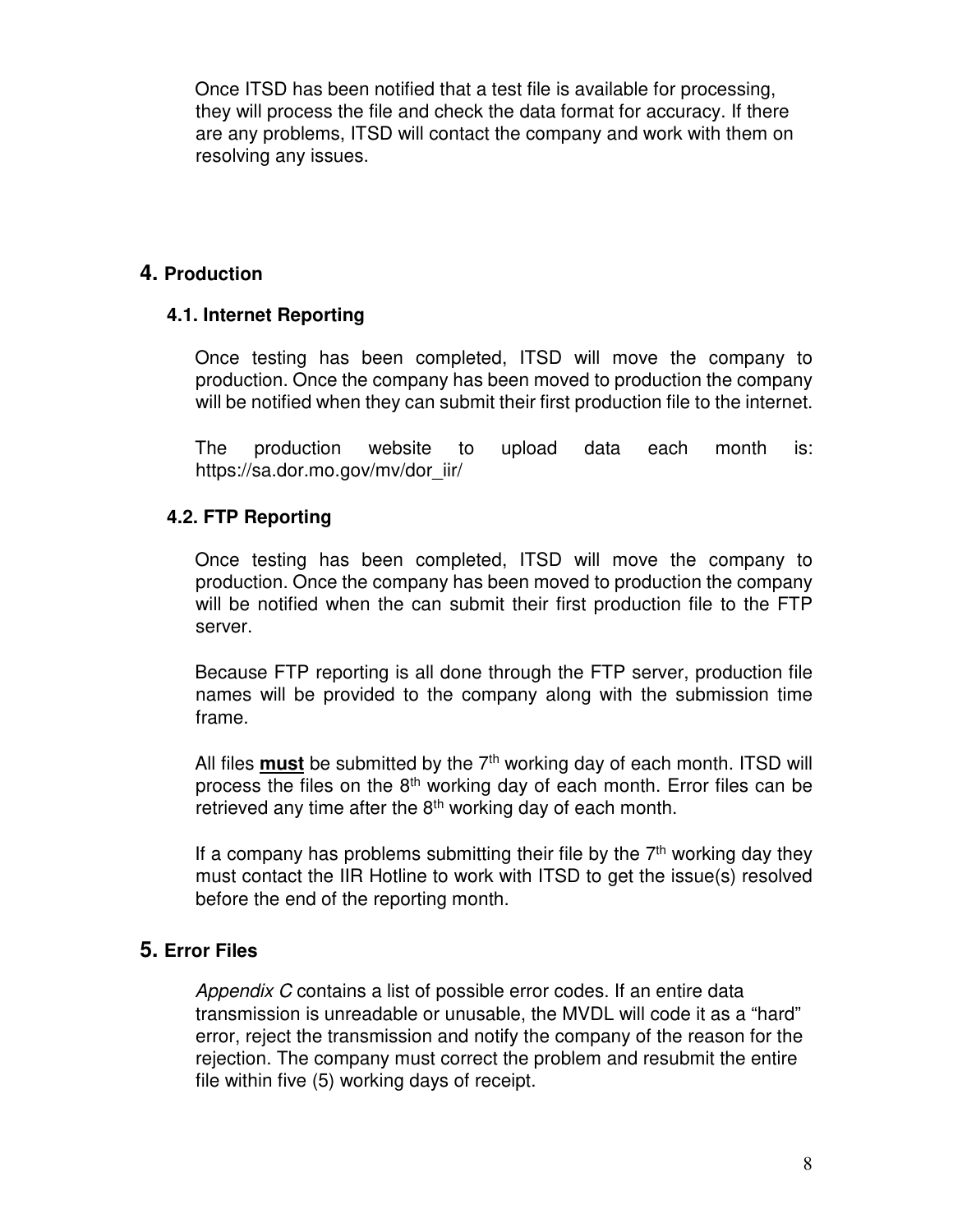Individual records with a soft error are returned to the insurer with appropriate soft error information. MVDL will return the error file to the company using the same format type and media by which the MVDL received them. Soft errors do not require immediate correction or any further transmissions on the insurance company's part until the next scheduled reporting period.

# **5.1. Internet Error File - Production**

Once testing has been completed and the company is moved to production, it is the responsibility of the reporting company to retrieve and fix their errors by the next month's submission if they are soft errors or within 5 working days if the entire file errors back due to a hard error.

# **5.2. FTP Error File - Testing**

If errors are generated, the company will be notified that they can login, download and review their error file. If no errors were generated, ITSD will ask the company to generate 10 errors (removing the VIN creates an error) and resubmit the file.

# **5.3. FTP Error File - Production**

Once testing has been completed and the company is moved to production, it is the responsibility of the reporting company to retrieve and fix their errors by the next month's submission if they are soft errors or within 5 working days if the entire file errors back due to a hard error.

# **6. Data Elements**

This section defines each of the data elements and the validation rules for them. This includes data dependencies and allowable values for the data elements.

# **6.1. Data Element Specifications**

Data element validation rule violation(s) may require the MVDL to reject the entire file. As used within the IIR, this is a "hard error". All hard errors require record correction(s) and resubmission of the entire transmission to the MVDL within five (5) working days of receipt. Validation rules require that all required data elements are present and in the proper format. Missouri statute or administrative rules specify the data elements to be reported and they are needed for the MVDL to make a proper match.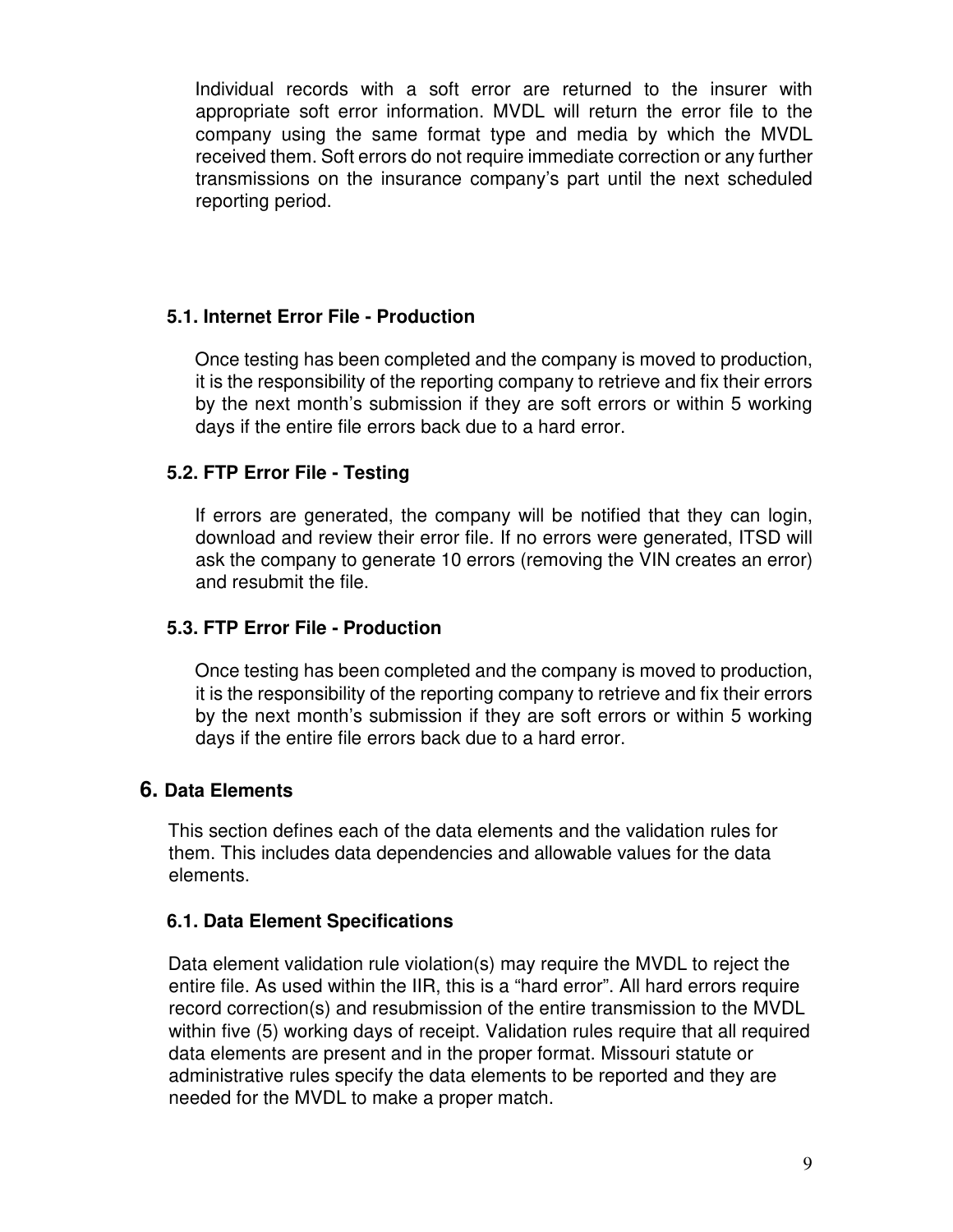The transaction set may also produce "soft" errors, defined previously as errors in an individual data element. The MVDL will accept the document and notify the insurer that there may be a problem with a particular data element. When returned to the insurance company, "soft" errors must be reviewed and the data element corrected in the insurer's file. "Soft" errors do not require the insurer to resubmit the corrected record to the MVDL. These corrected records will merely be reported as part of the following month's record set.

Following receipt of the transaction set, the MVDL will retain records that pass all validation rules (those without "hard" errors) in the insurance database.

**NOTE:** Currently, the IIR database is tied to the Motor Vehicle Online Renewal System. To ensure quality customer service, it is important to have your data correct and submitted each month so that the insured's may renew their vehicle registration online.

### **6.2. Data Element Definitions and Validation Rules**

**Transmission Method**: This is the method by which a trading partner sends data to the DVM/DL. This data is necessary so the MVDL can return the error file to the insurance company via the same media. If this field is blank, or the data is invalid, the entire transmission will be rejected and returned to the insurer as a hard error. Transmission (media) options are:

- $\blacksquare$  **T** = FTP
- $\blacksquare$  **I** = Internet

**Insurance Company Number**: This is the NAIC number that uniquely identifies the insurance company that is reporting and not the group member that is doing the reporting. The MVDL will maintain a listing of each insurance company that completes its certification testing and is therefore identified as a trading partner. The insurance company must contact the MVDL to become certified as a trading partner. The MVDL will reject the entire transaction set if the insurance company is not on record as a certified trading partner.

**Reporting Period – Begin**: This is the first day of the reporting period, normally the first day of the month.

**Reporting Period – End**: This is the last day of the reporting period, normally the last day of the month. This field is also used to track submissions by the insurance companies for compliance.

**Transmission Date**: This is the date that the insurance company submits the transaction file to the MVDL.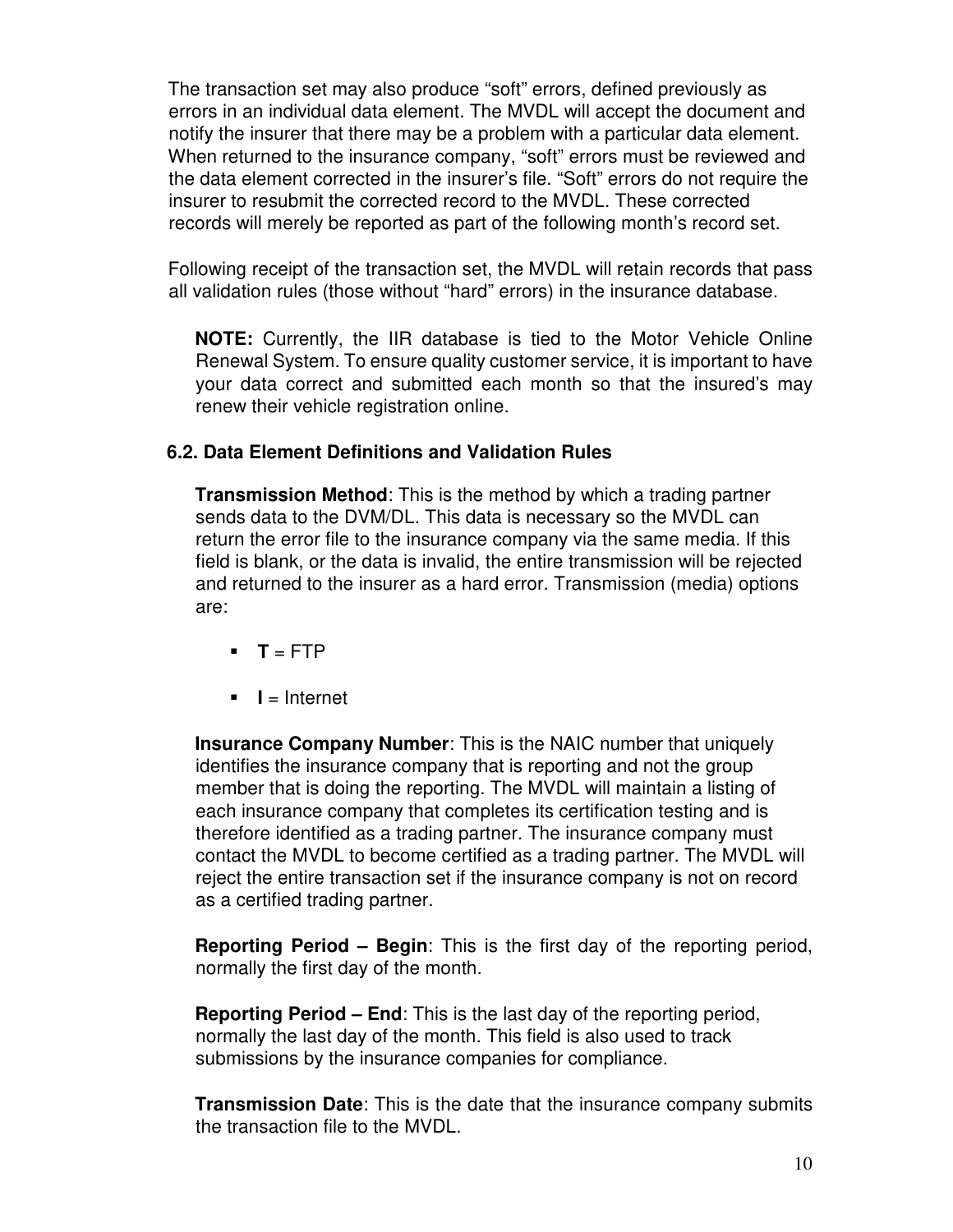**Transaction Type**: Currently, there is only one option for this field, "F", for "full" load (entire book of business). The MVDL may add other transaction type options in the future.

**Policy Number**: This is the insurance policy number, including prefixes and suffixes. It must be included with each transmission. Since a trading partner submits a full book of business each month, the IIR process will compare these monthly transmissions and recognize any change in policy number information.

**Policy Effective Date**: This is the date that insurance coverage takes effect.

**Policy Termination Date:** This is the date the insurance coverage is no longer effective.

**Vehicle Make**: This is the manufacturer of the vehicle. If this field is missing, the MVDL will report it as a soft error on the error report and the trading partner must correct it in the following month's data submission.

**Vehicle Year**: This is the 4-digit model year of the vehicle.

**Vehicle Identification Number (VIN)**: Include the full (currently, 17 characters) VIN for vehicles manufactured in 1981 and after. The IIR system will accept less than the full (17) character VIN's for vehicles manufactured prior to 1981. The MVDL will perform VIN validity checking for the purposes of online renewal of motor vehicle plate registration.

**Policy Owner Date of Birth:** This is the date of birth for the person who is listed as the first insured on the policy.

**Policy Owner Last Name**: This is the last name of the first named insured on the policy.

**Policy Owner First Name**: This is the first name of the first named insured on the policy. This is an optional field.

**Policy Owner Middle Name**: This is the middle name, or initial, of the first named insured on the policy.

**Policy Owner Suffix:** This is the suffix of the first named insured on the policy.

**Policy Owner Address 1**: This is the street or P.O. Box address of the first named insured on the policy.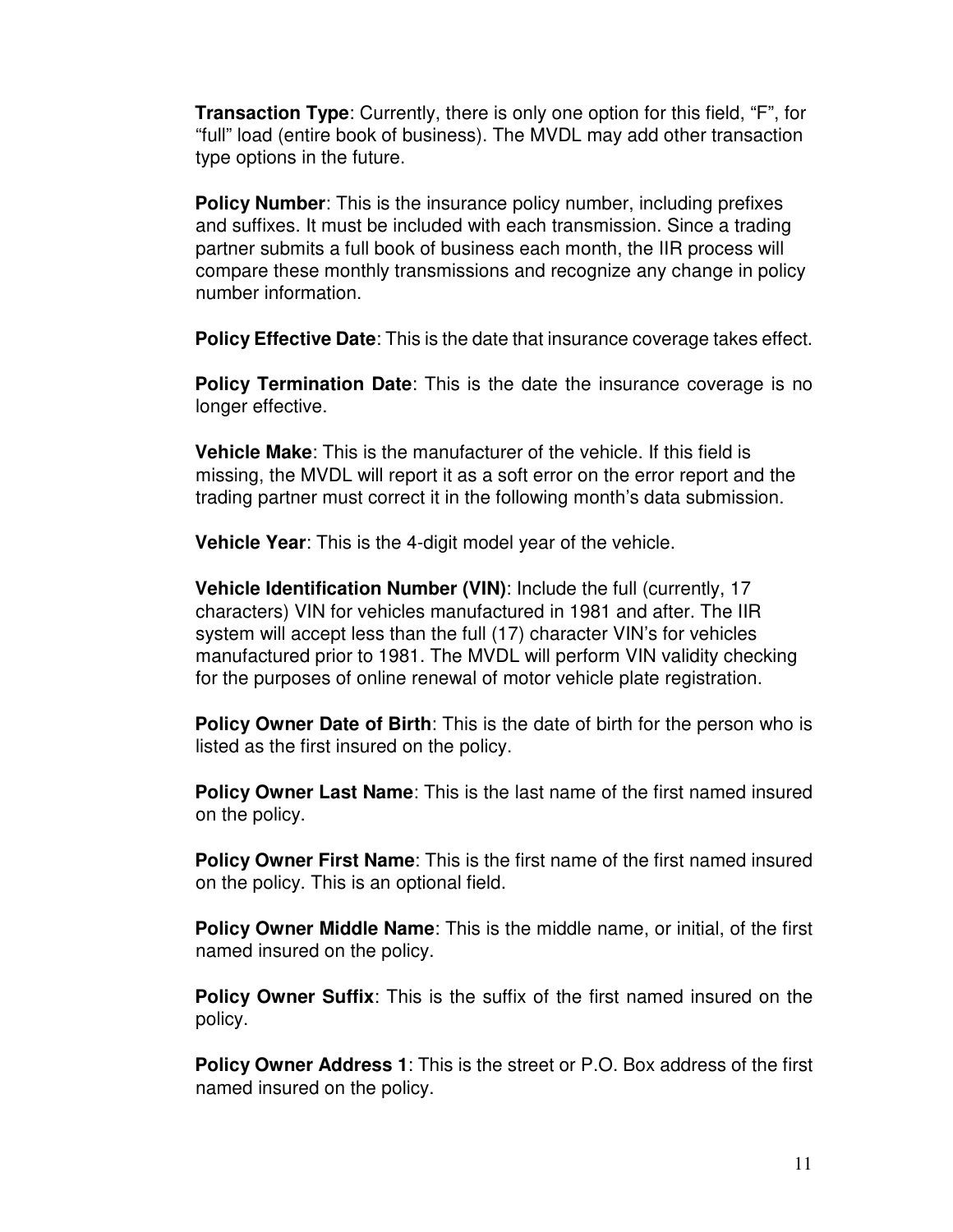**Policy Owner Address 2**: This is for additional address information, such as, apartment number, suite number, etc.

**Policy Owner City**: This is the mailing address of the first named insured on the policy.

**Policy Owner State**: This is the resident state for the address of the first named insured on the policy.

**Policy Owner Zip Code**: This is the ZIP Code associated with the address of the first named insured on the policy. A 5-digit ZIP Code is required at a minimum. If the 9-digit ZIP Code (or "ZIP+4") is used, the dash or space must be omitted. Either the 5- or 9-digit format is acceptable

**NOTE:** For addresses outside the United States, (excluding APO and FPO addresses) the insurance company should enter the:

- Street address in the  $1<sup>st</sup>$  address field,
- City name in the  $2^{nd}$  address field,
- Country name in the city name field, and
- **"** "XX" in the state code field

**Policy Owner Licensing State**: This is the state, using nationally recognized USPS abbreviations, from which the named insured's driver license was issued.

**Policy Owner DL Number:** This is the driver license number of the first named insured on the policy. The policy owner DL number is not required.

**Policy Owner Social Security Number**: This is the SSN for the first named insured on the policy. The policy owner SSN is not required.

**Insurer Use Only**: This field is optional and may contain up to 10 characters of information for insurer use as specified by the insurer.

**Filler**: To make all Missouri Flat File Format records the same size, "blank" fillers are need to be added to bring the record length to 350 characters.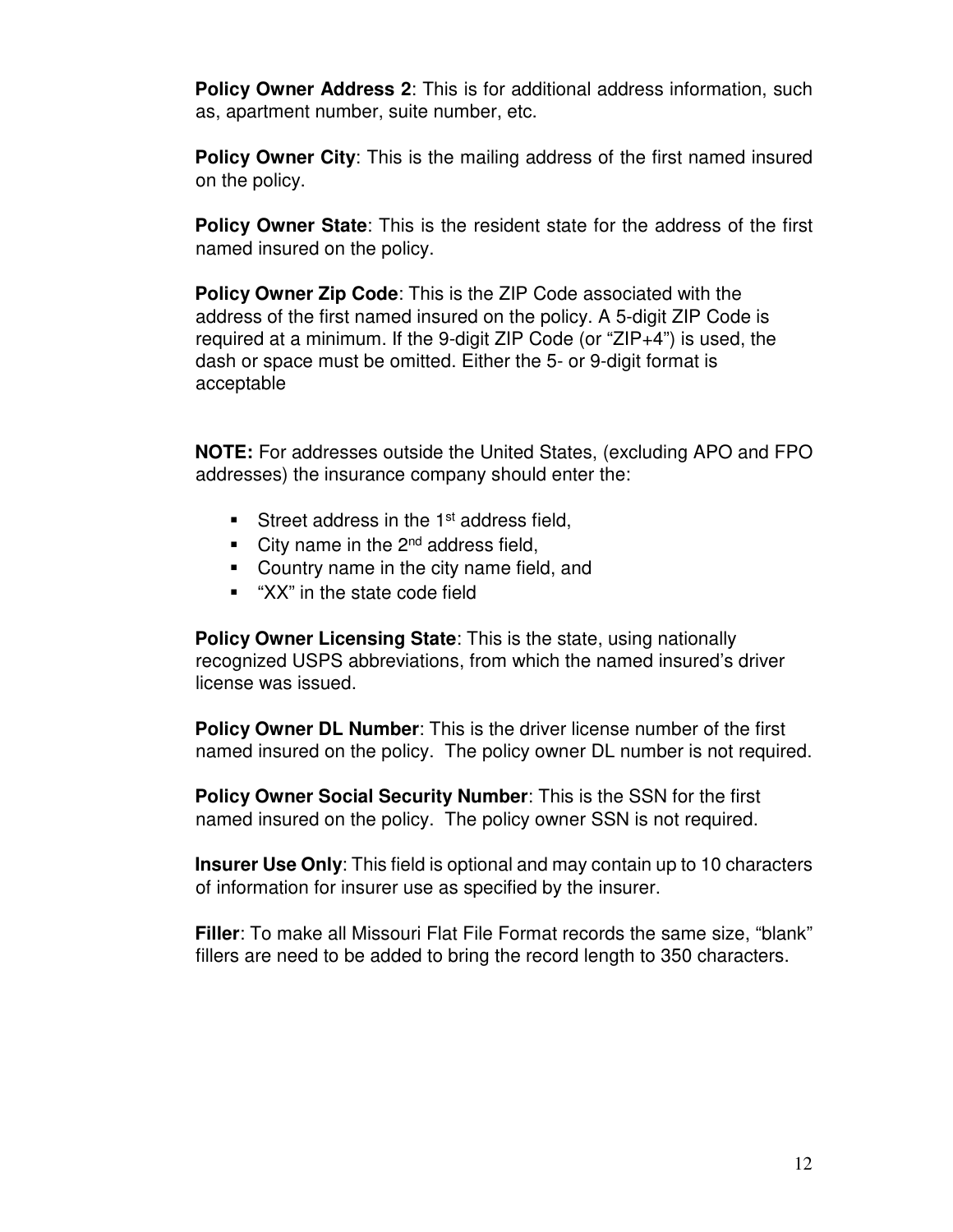# **GLOSSARY**

The following is a list of definitions and acronyms used throughout this Users Guide. These definitions are intended to help clarify the terms used.

**Data Element** – Information fields used in insurance information records.

- **DLN** Driver License Number
- **DIFP**  Department of Financial Institutions and Professional Registrations.
- **DOR** Department of Revenue.
- **ESP** Enhanced Sampling Program.
- **IIR** Insurance Information Reporting.
- **ITSD** Information Technology Services Division.

**Hard Error** – This is an error that causes rejection of the insurance company's entire file transmission. The error must be corrected and the file resubmitted.

**MVDL** – The Division of Motor Vehicle & Driver Licensing. In Missouri, this division is part of the Department of Revenue.

**NAIC** – The National Association of Insurance Commissioners.

**Policy** – Motor vehicle liability coverage issued by an insurer.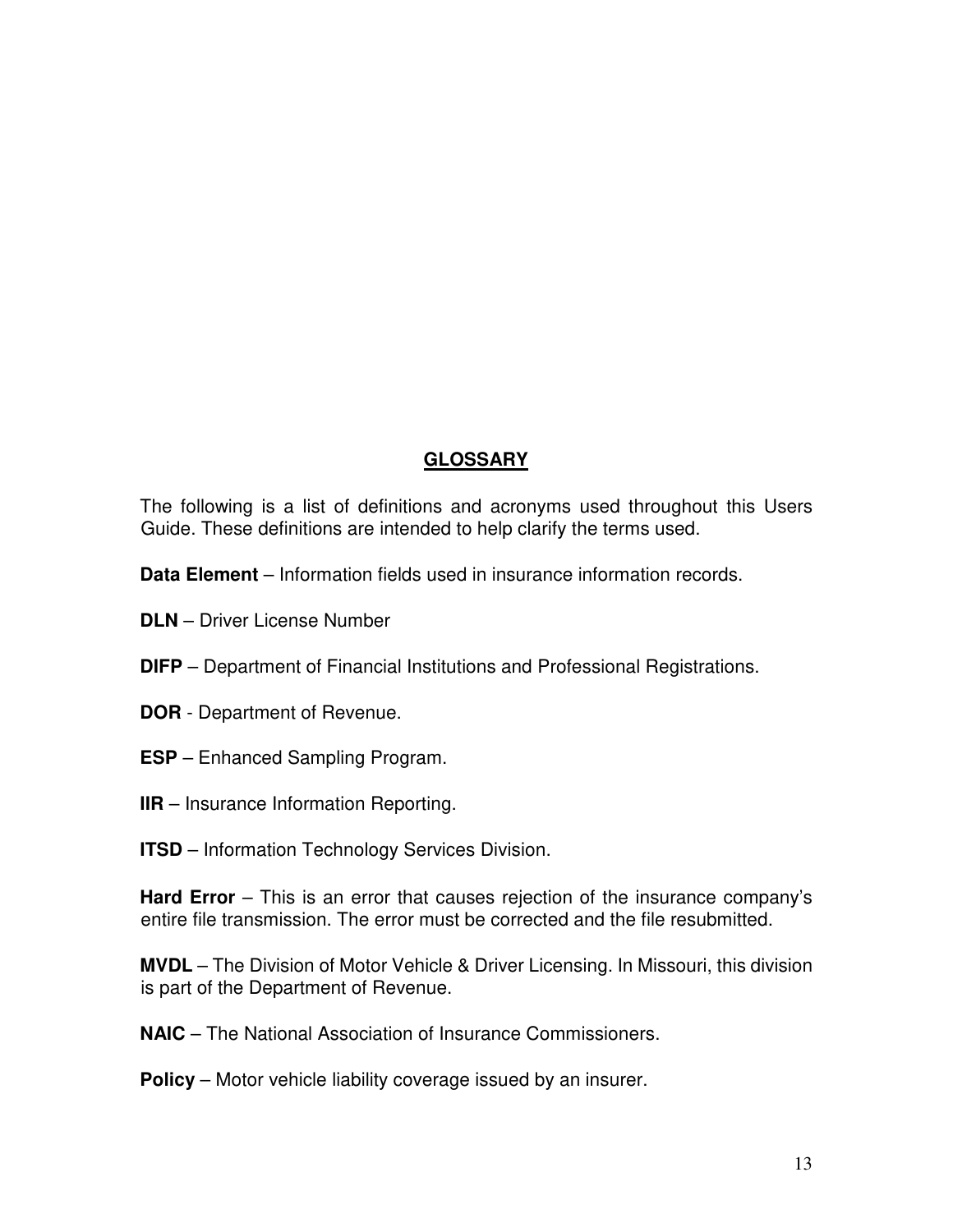**Soft Error** – This is an error in the data sent by an insurance company, but the MVDL retains the data in the insurance database file. It is used to notify insurance companies of a problem that will require further action. It does not require correction or any further transmissions on the insurance company's part until the next scheduled reporting period.

**SSL** – Secure Socket Layer. A protocol developed for transmitting private documents via the Internet. SSL works by using a private key to encrypt data that's transferred over the SSL connection. SSL creates a secure connection between the client and server over which any amount of data can be transmitted securely.

**SSN** – Social Security Number.

**Trading Partner** – Any entity with which the MVDL exchanges insurance policyrelated data.

**Transmission** – A transmission contains all of the information (header/data/trailer) sent or received at one time.

# **Appendix A**

# **Missouri Flat File Layout and Description**

| <b>Character</b><br><b>Position</b> | Data Element                | <b>Field</b><br>Length | <b>Required</b><br>Y/N | A, N,<br>A/N | <b>Description</b>                                                                                                                                                                 |
|-------------------------------------|-----------------------------|------------------------|------------------------|--------------|------------------------------------------------------------------------------------------------------------------------------------------------------------------------------------|
|                                     | Record Type                 |                        | Y                      | A            | The first record received, regardless of the<br>media type, will include an "H" for Header<br>record format.                                                                       |
| $\overline{2}$                      | Transmission<br>Method      |                        | Y                      | A            | The method received from the Insurance<br>Company. Options are: $T = FTP$ or $I =$<br>Internet.                                                                                    |
| 3                                   | <b>NAIC Number</b>          | 5                      | Y                      | A/N          | This is a unique, nationally recognized<br>number that identifies the Insurance<br>Company transmitting the data.                                                                  |
| 8                                   | Reporting<br>Period - Begin | 8                      | Y                      | N            | The format of this field is CCYYMMDD.<br>This is the first day of the reporting<br>period. The reporting begin is the FIRST<br>day of the month no matter what day it<br>falls on. |

# **HEADER RECORD LAYOUT**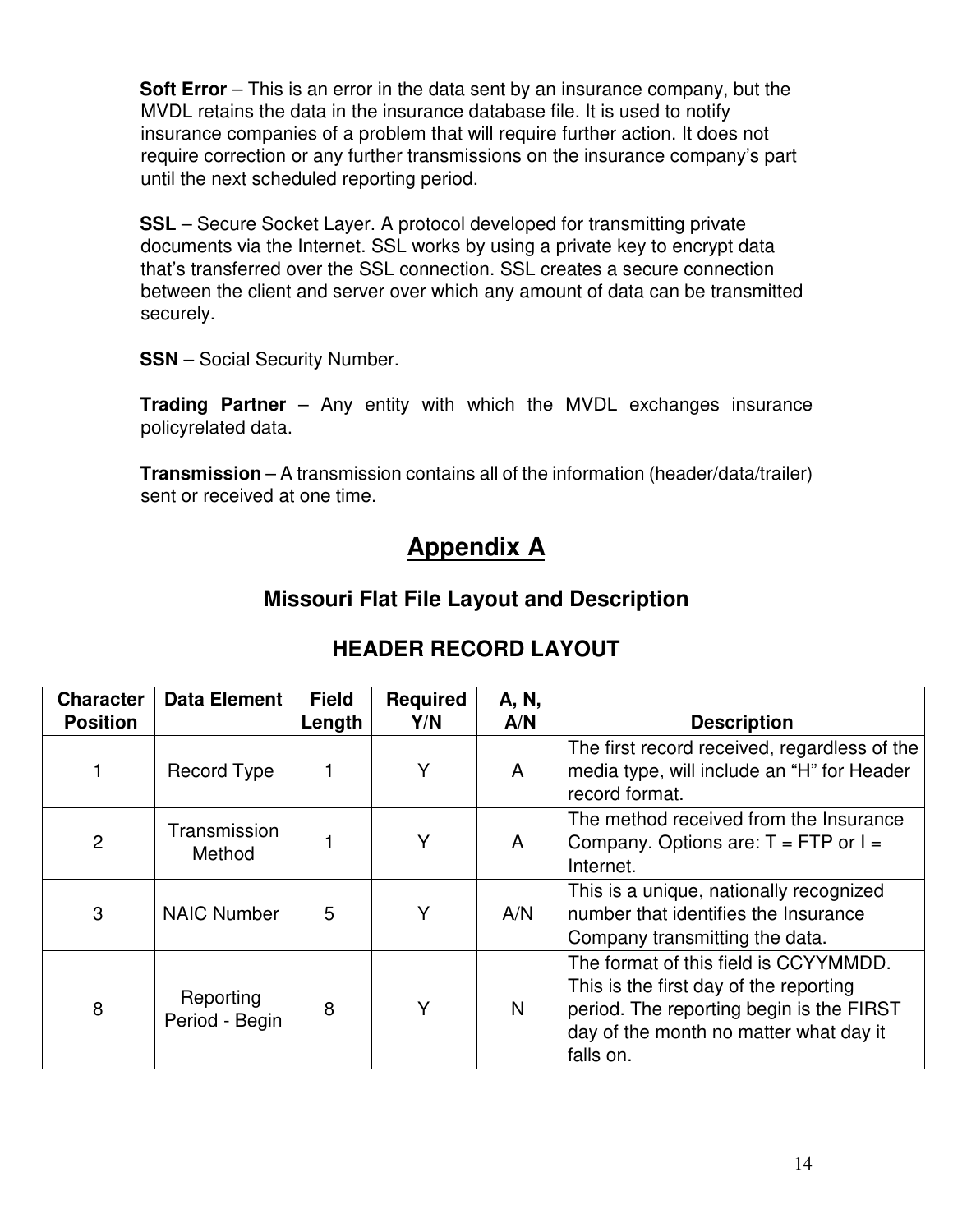| 16 | Reporting<br>Period - End | 8   | V | N   | The format of this field is CCYYMMDD.<br>This is the last day of the reporting period.<br>The reporting end is the LAST day of the<br>month no matter what day it falls on.                                           |
|----|---------------------------|-----|---|-----|-----------------------------------------------------------------------------------------------------------------------------------------------------------------------------------------------------------------------|
| 24 | Transmission<br>Date      | 8   | v | N   | Files for the preceding month will be<br>transmitted to the Department of Revenue<br>by the 7 <sup>th</sup> working day of every month.<br>The format of this field is CCYYMMDD.<br>This is the date of transmission. |
| 32 | Filler                    | 319 | v | A/N | So that all records are consistently the<br>same size, blank fillers need to be added<br>to bring the record length to 350.                                                                                           |

# **DETAIL RECORD LAYOUT**

| <b>Character</b><br><b>Position</b> | <b>Data Element</b>         | <b>Field</b><br>Length | Required<br>Y/N | A, N,<br>A/N | <b>Description</b>                                                                                                                                                                 |
|-------------------------------------|-----------------------------|------------------------|-----------------|--------------|------------------------------------------------------------------------------------------------------------------------------------------------------------------------------------|
|                                     | <b>Record Type</b>          |                        | Y               | A            | The first record received, regardless of<br>the media type, will include a "D" for Detail<br>record format.                                                                        |
| $\overline{2}$                      | <b>NAIC Number</b>          | 5                      | Y               | A/N          | This is a unique, nationally recognized<br>number that identifies the Insurance<br>Company transmitting the data.                                                                  |
| 7                                   | Reporting<br>Period - Begin | 8                      | Y               | N            | The format of this field is CCYYMMDD.<br>This is the first day of the reporting<br>period. The reporting begin is the FIRST<br>day of the month no matter what day it<br>falls on. |
| 15                                  | Reporting<br>Period - End   | 8                      | Y               | N            | The format of this field is CCYYMMDD.<br>This is the last day of the reporting period.<br>The reporting end is the LAST day of the<br>month no matter what day it falls on.        |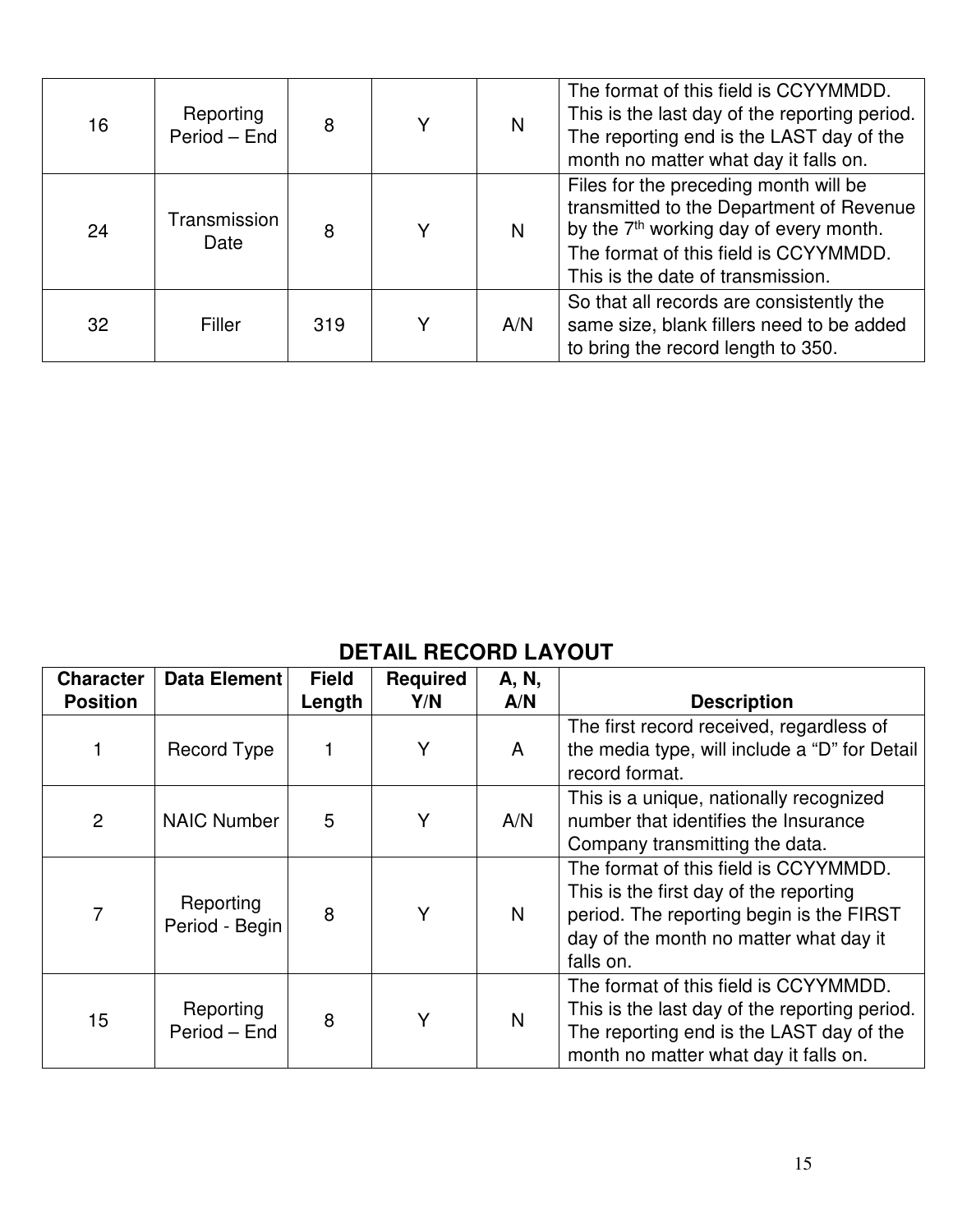| 23  | Transmission<br>Date                             | 8  | Y            | N            | Files for the preceding month will be<br>transmitted to the Department of Revenue<br>by the 7 <sup>th</sup> working day of every month.<br>The format of this field is CCYYMMDD.<br>This is the date of transmission. |
|-----|--------------------------------------------------|----|--------------|--------------|-----------------------------------------------------------------------------------------------------------------------------------------------------------------------------------------------------------------------|
| 31  | Transaction<br><b>Type</b>                       | 1  | Υ            | A/N          | This field is used for the type of data load<br>being performed. The only option is "F" for<br>full load.                                                                                                             |
| 32  | Policy<br><b>Number</b>                          | 25 | Y            | N            | This is the policy number for the insured<br>vehicle.                                                                                                                                                                 |
| 57  | Policy<br><b>Effective Date</b>                  | 8  | Y            | $\mathsf{N}$ | This date, in CCYYMMDD format, is the<br>date the policy is in effect.                                                                                                                                                |
| 65  | Termination<br>Date                              | 8  | N            | $\mathsf{N}$ | This date, CCYYMMDD format, is the date<br>after which the policy will no longer be in<br>effect.                                                                                                                     |
| 73  | <b>Vehicle Make</b>                              | 5  | Y            | A/N          | This field is the vehicle make. (Ex. Ford,<br>Chevrolet, etc.)                                                                                                                                                        |
| 78  | <b>Vehicle Year</b>                              | 4  | Y            | $\mathsf{N}$ | This is the four-digit year in which the<br>vehicle was manufactured in CCYY<br>format.                                                                                                                               |
| 82  | <b>VIN (Vehicle</b><br>Identification<br>Number) | 26 | Y            | A/N          | Motor vehicles have their own unique<br>VIN's. This field length is set to 26<br>characters to allow for future expansion.                                                                                            |
| 108 | <b>Policy Owner</b><br>Date of Birth             | 8  | Y            | $\mathsf{N}$ | <b>CCYYMMDD</b> format.                                                                                                                                                                                               |
| 116 | <b>Policy Owner</b><br>Last Name                 | 25 | Y            | A/N          | <b>Last Name</b>                                                                                                                                                                                                      |
| 141 | <b>Policy Owner</b><br><b>First Name</b>         | 15 | N            | A/N          | <b>First Name</b>                                                                                                                                                                                                     |
| 156 | Policy Owner<br>Middle Name                      | 12 | N            | A/N          | <b>Middle Name</b>                                                                                                                                                                                                    |
| 168 | <b>Policy Owner</b><br>Suffix                    | 3  | N            | A/N          | Ex. Jr., Sr., II, III, etc.                                                                                                                                                                                           |
| 171 | <b>Policy Owner</b><br>Address 1                 | 30 | Y            | A/N          | This is the house number and street<br>identification or P.O. Box                                                                                                                                                     |
| 201 | <b>Policy Owner</b><br><b>Address 2</b>          | 30 | $\mathsf{N}$ | A/N          | Can include apartment number, suite<br>number, etc. (If the policy owner's<br>address is out of the country this is<br>used for the city name)                                                                        |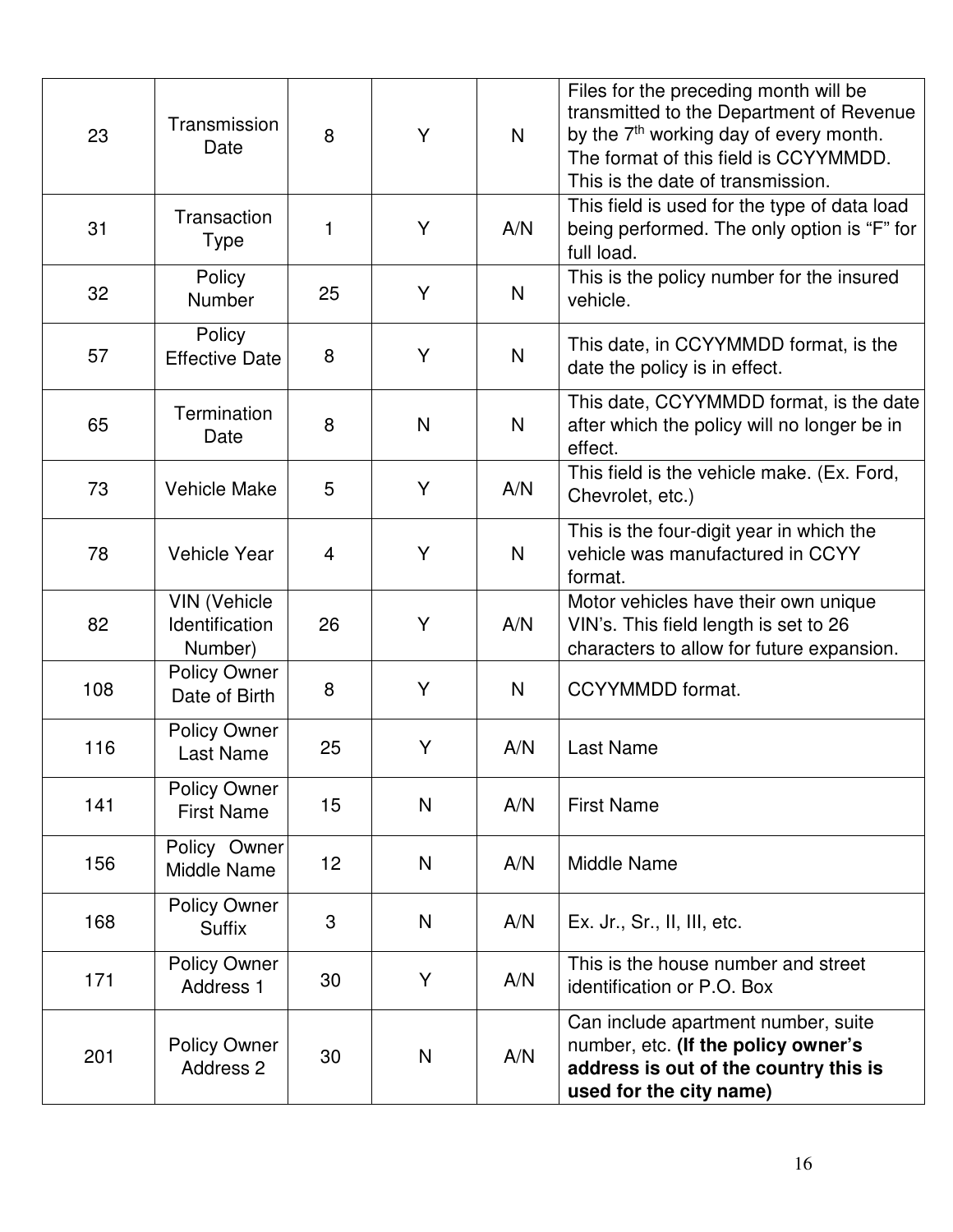| 231 | <b>Policy Owner</b><br>City                      | 20             | Y            | A/N | City in which the owner resides. (If the<br>policy owner's address is out of the<br>country this is used for the country<br>name)                                                  |
|-----|--------------------------------------------------|----------------|--------------|-----|------------------------------------------------------------------------------------------------------------------------------------------------------------------------------------|
| 251 | <b>Policy Owner</b><br><b>State</b>              | $\overline{2}$ | Y            | A   | The State in which the owner resides. (If<br>the policy owner's address is out of the<br>country, the code "XX" is entered<br>here.)                                               |
| 253 | <b>Policy Owner</b><br>Zip Code                  | 9              | Y            | A/N | 5-digit zip code required. 4-digit zip code<br>is optional. The dash must be omitted if<br>including the 4-digit zip code.                                                         |
| 262 | <b>Policy Owner</b><br>Licensing<br><b>State</b> | $\overline{2}$ | Y            | A   | The State in which the license was issued,<br>using the United States Postal codes. (If<br>the policy owner's address is out of the<br>country, the code "XX" is entered<br>here.) |
| 264 | Policy Owner<br><b>DL Number</b>                 | 25             | N            | A/N | Driver License number.                                                                                                                                                             |
| 289 | <b>Policy Owner</b><br><b>SSN</b>                | 9              | N            | N   | Social Security Number (omitting dashes).                                                                                                                                          |
| 298 | <b>Insurer Use</b><br>Only                       | 10             | $\mathsf{N}$ | A/N | For Insurance company use only.                                                                                                                                                    |
| 308 | Filler                                           | 43             | Y            | A/N | To bring all records to the same size for<br>consistency.                                                                                                                          |

# **TRAILER RECORD LAYOUT**

| <b>Character</b><br><b>Position</b> | <b>Data</b><br><b>Element</b>         | <b>Field</b><br>Length | <b>Required</b><br>Y/N | A, N,<br>A/N | <b>Description</b>                                                                                                                                                                 |
|-------------------------------------|---------------------------------------|------------------------|------------------------|--------------|------------------------------------------------------------------------------------------------------------------------------------------------------------------------------------|
|                                     | Record Type                           |                        | Y                      | A            | The last record received, regardless of<br>the media type, will include a "T" for<br>Trailer record format.                                                                        |
| 2                                   | <b>NAIC</b><br><b>Number</b>          | 5                      | Y                      | A/N          | This is a unique, nationally recognized<br>number that identifies the Insurance<br>Company transmitting the data.                                                                  |
| 7                                   | Reporting<br>Period -<br><b>Begin</b> | 8                      | Y                      | N            | The format of this field is CCYYMMDD.<br>This is the first day of the reporting<br>period. The reporting begin is the FIRST<br>day of the month no matter what day it<br>falls on. |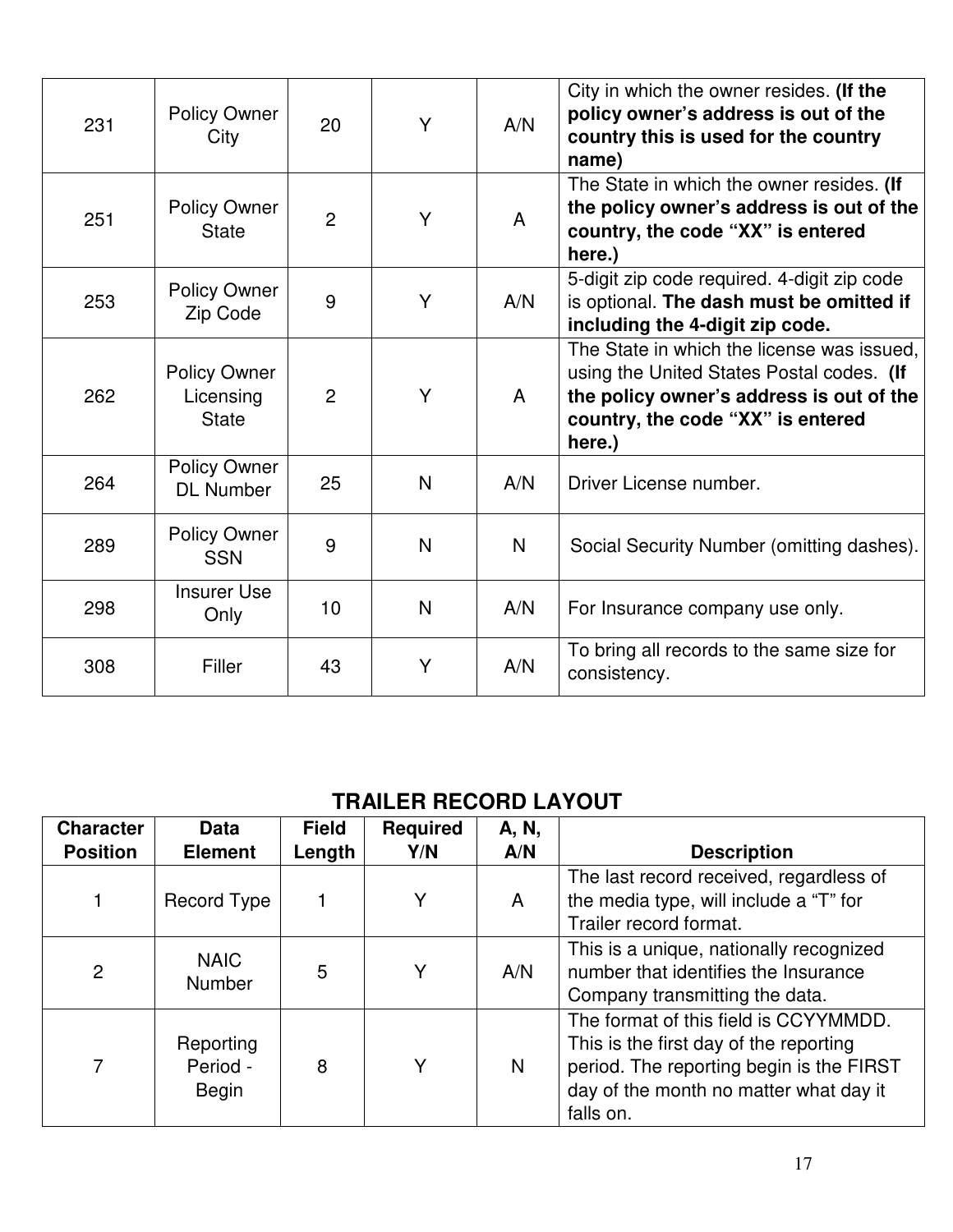| 15 | Reporting<br>Period - End | 8   | N   | The format of this field is CCYYMMDD.<br>This is the last day of the reporting period.<br>The reporting end is the LAST day of the<br>month no matter what day it falls on. |
|----|---------------------------|-----|-----|-----------------------------------------------------------------------------------------------------------------------------------------------------------------------------|
| 23 | Record<br>Count           |     | N   | To report the number of detail records<br>transmitted. NOTE: Do NOT include the<br>header and trailer records in the count.                                                 |
| 30 | Filler                    | 321 | A/N | So that all records are consistently the<br>same size, blank fillers need to be added<br>to bring the record length to 350.                                                 |

# **Appendix B**

# **Missouri Flat File Error File Layout and Description**

| <b>Character</b><br><b>Position</b> | Data Element           | <b>Field</b><br>Length | <b>Required</b><br>Y/N | A, N,<br>A/N | <b>Description</b>                                                                                           |
|-------------------------------------|------------------------|------------------------|------------------------|--------------|--------------------------------------------------------------------------------------------------------------|
|                                     | Record Type            |                        | v                      | A            | The first record received, regardless of the<br>media type, will include an "H" for Header<br>record format. |
| 2                                   | Transmission<br>Method |                        | v                      | A            | The method received from the Insurance<br>Company. Options are: $T = FTP$ or $I =$<br>Internet.              |

# **HEADER RECORD LAYOUT**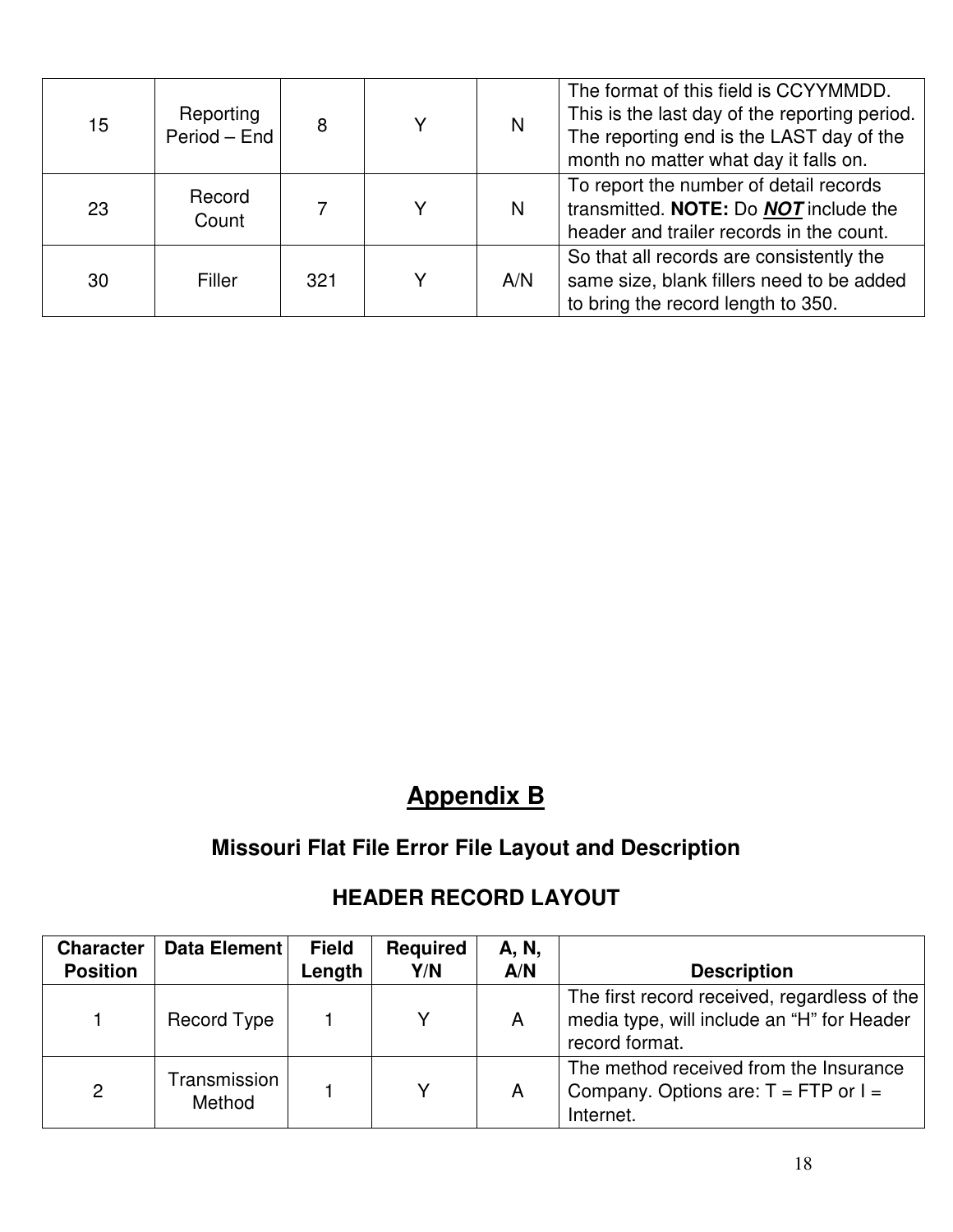| 3  | <b>NIAC Number</b>          | 5   | Y | A/N | This is a unique, nationally recognized<br>number that identifies the Insurance<br>Company transmitting the data.                                                                                                     |
|----|-----------------------------|-----|---|-----|-----------------------------------------------------------------------------------------------------------------------------------------------------------------------------------------------------------------------|
| 8  | Reporting<br>Period - Begin | 8   | Y | N   | The format of this field is CCYYMMDD.<br>This is the first day of the reporting<br>period. The reporting begin is the FIRST<br>day of the month no matter what day it<br>falls on.                                    |
| 16 | Reporting<br>Period – End   | 8   | Y | N   | The format of this field is CCYYMMDD.<br>This is the last day of the reporting period.<br>The reporting end is the LAST day of the<br>month no matter what day it falls on.                                           |
| 24 | Transmission<br>Date        | 8   | Y | N   | Files for the preceding month will be<br>transmitted to the Department of Revenue<br>by the 7 <sup>th</sup> working day of every month.<br>The format of this field is CCYYMMDD.<br>This is the date of transmission. |
| 32 | Error Code(s)               | 6   | Ý | N   | Up to 3 hard error codes may be placed<br>in this field so that the insurance company<br>knows why the record was returned.                                                                                           |
| 38 | Filler                      | 313 | Y | A/N | So that all records are consistently the<br>same size, blank fillers need to be added<br>to bring the record length to 350.                                                                                           |

# **DETAIL RECORD LAYOUT**

| <b>Character</b><br><b>Position</b> | Data Element       | <b>Field</b><br>Length | <b>Required</b><br>Y/N | A, N,<br>A/N | <b>Description</b>                                                                                                |
|-------------------------------------|--------------------|------------------------|------------------------|--------------|-------------------------------------------------------------------------------------------------------------------|
|                                     | Record Type        |                        | Y                      | A            | The first record received, regardless of<br>the media type, will include a "D" for Detail<br>record format.       |
| 2                                   | <b>NIAC Number</b> | 5                      | Y                      | A/N          | This is a unique, nationally recognized<br>number that identifies the Insurance<br>Company transmitting the data. |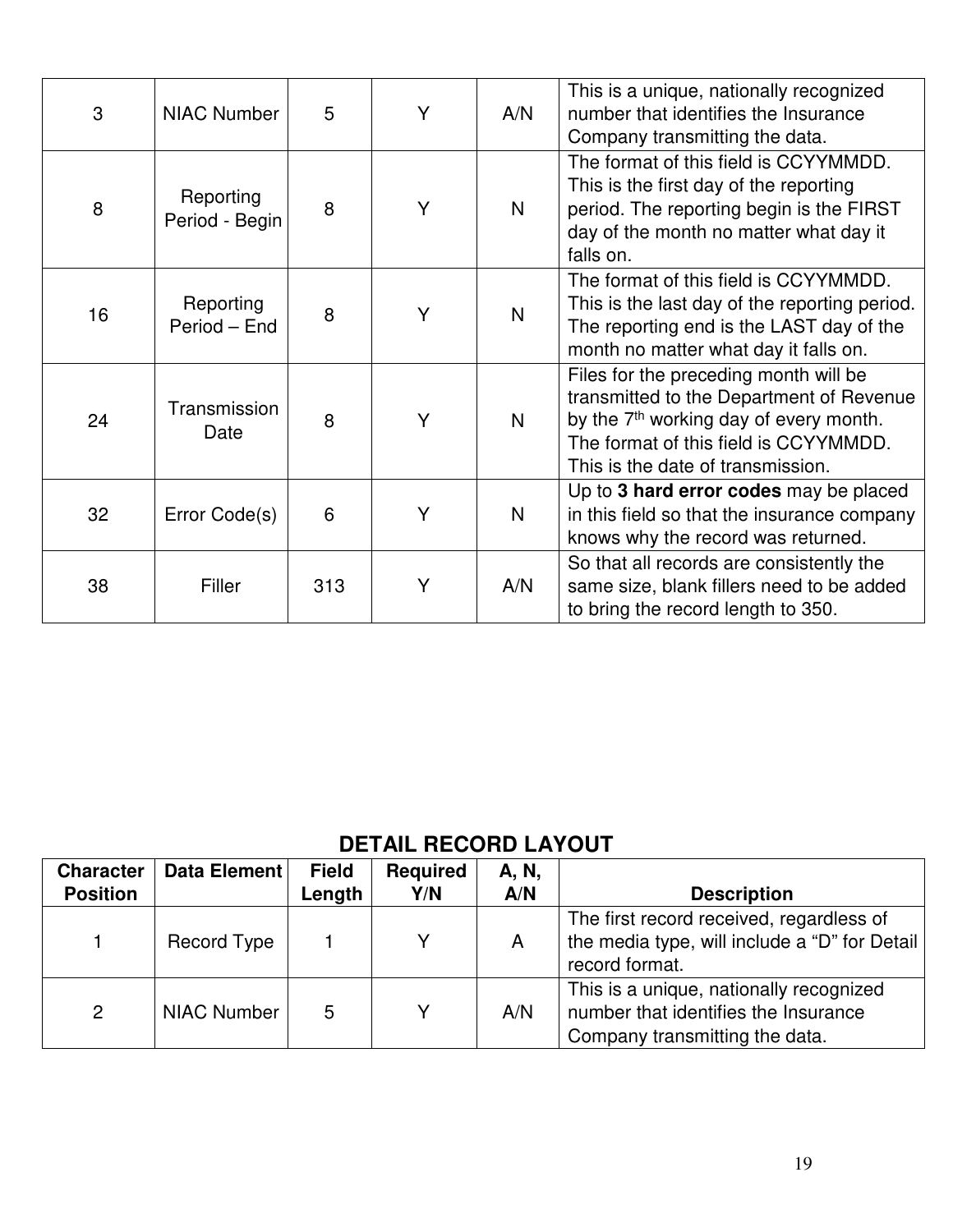| $\overline{7}$ | Reporting<br>Period - Begin               | 8  | Y | $\mathsf{N}$ | The format of this field is CCYYMMDD.<br>This is the first day of the reporting<br>period. The reporting begin is the FIRST<br>day of the month no matter what day it<br>falls on.                                    |
|----------------|-------------------------------------------|----|---|--------------|-----------------------------------------------------------------------------------------------------------------------------------------------------------------------------------------------------------------------|
| 15             | Reporting<br>Period - End                 | 8  | Y | $\mathsf{N}$ | The format of this field is CCYYMMDD.<br>This is the last day of the reporting period.<br>The reporting end is the LAST day of the<br>month no matter what day it falls on.                                           |
| 23             | Transmission<br>Date                      | 8  | Y | N            | Files for the preceding month will be<br>transmitted to the Department of Revenue<br>by the 7 <sup>th</sup> working day of every month.<br>The format of this field is CCYYMMDD.<br>This is the date of transmission. |
| 31             | Transaction<br><b>Type</b>                | 1  | Υ | A/N          | This field is used for the type of data load<br>being performed. The only option is "F"<br>for full load.                                                                                                             |
| 32             | Policy<br>Number                          | 25 | Y | N            | This is the policy number for the insured<br>vehicle.                                                                                                                                                                 |
| 57             | Policy<br><b>Effective Date</b>           | 8  | Y | $\mathsf{N}$ | This date, in CCYYMMDD format, is the<br>date the policy is in effect.                                                                                                                                                |
| 65             | Termination<br>Date                       | 8  | N | $\mathsf{N}$ | This date, CCYYMMDD format, is the date<br>after which the policy will no longer be in<br>effect.                                                                                                                     |
| 73             | <b>Vehicle Make</b>                       | 5  | Y | A/N          | This field is the vehicle make. (Ex. Ford,<br>Chevrolet, etc.)                                                                                                                                                        |
| 78             | <b>Vehicle Year</b>                       | 4  | Υ | N            | This is the four-digit year in which the<br>vehicle was manufactured in CCYY<br>format.                                                                                                                               |
| 82             | VIN (Vehicle<br>Identification<br>Number) | 26 | Υ | A/N          | Motor vehicles have their own unique<br>VIN's. This field length is set to 26<br>characters to allow for future expansion.                                                                                            |
| 108            | Policy Owner<br>Date of Birth             | 8  | Y | N            | CCYYMMDD format.                                                                                                                                                                                                      |
| 116            | <b>Policy Owner</b><br>Last Name          | 25 | Y | A/N          | Last Name                                                                                                                                                                                                             |
| 141            | <b>Policy Owner</b><br><b>First Name</b>  | 15 | N | A/N          | <b>First Name</b>                                                                                                                                                                                                     |
| 156            | Policy Owner<br>Middle Name               | 12 | N | A/N          | Middle Name                                                                                                                                                                                                           |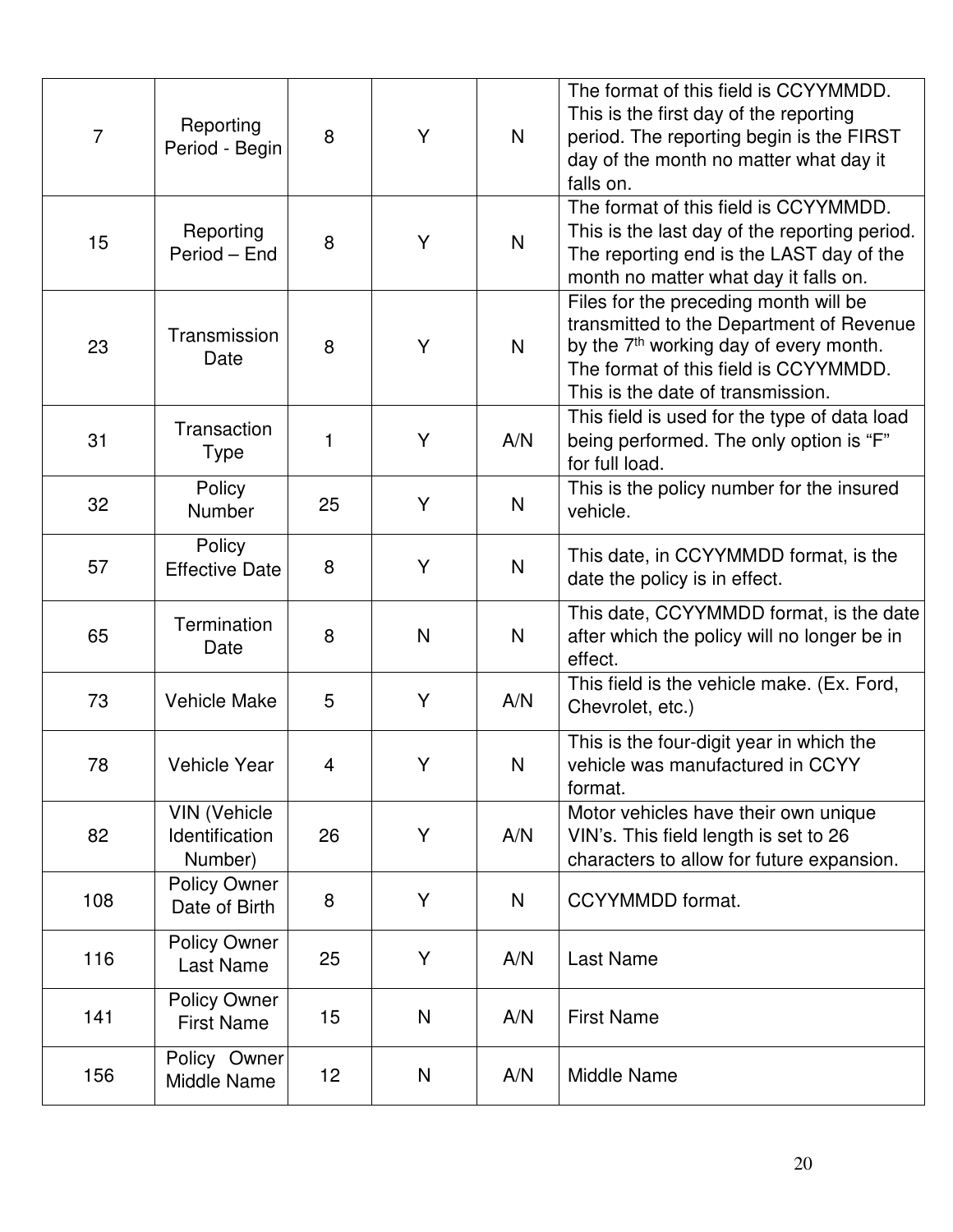| 168 | <b>Policy Owner</b><br><b>Suffix</b>             | 3              | N            | A/N | Ex. Jr., Sr., II, III, etc.                                                                                                                                                        |
|-----|--------------------------------------------------|----------------|--------------|-----|------------------------------------------------------------------------------------------------------------------------------------------------------------------------------------|
| 171 | Policy Owner<br>Address <sub>1</sub>             | 30             | Y            | A/N | This is the house number and street<br>identification or P.O. Box                                                                                                                  |
| 201 | Policy Owner<br>Address 2                        | 30             | $\mathsf{N}$ | A/N | Can include apartment number, suite<br>number, etc. (If the policy owner's<br>address is out of the country this is<br>used for the city name)                                     |
| 231 | <b>Policy Owner</b><br>City                      | 20             | Y            | A/N | City in which the owner resides. (If the<br>policy owner's address is out of the<br>country this is used for the country<br>name)                                                  |
| 251 | <b>Policy Owner</b><br><b>State</b>              | $\overline{2}$ | Y            | A   | The State in which the owner resides. (If<br>the policy owner's address is out of the<br>country, the code "XX" is entered<br>here.)                                               |
| 253 | <b>Policy Owner</b><br>Zip Code                  | 9              | Y            | A/N | 5-digit zip code required. 4-digit zip code<br>is optional. The dash must be omitted if<br>including the 4-digit zip code.                                                         |
| 262 | <b>Policy Owner</b><br>Licensing<br><b>State</b> | $\overline{2}$ | Y            | A   | The State in which the license was<br>issued, using the United States Postal<br>codes. (If the policy owner's address is<br>out of the country, the code "XX" is<br>entered here.) |
| 264 | <b>Policy Owner</b><br><b>DL Number</b>          | 25             | N            | A/N | Driver License number                                                                                                                                                              |
| 289 | <b>Policy Owner</b><br><b>SSN</b>                | 9              | $\mathsf{N}$ | N   | Social Security Number (omitting dashes)                                                                                                                                           |
| 298 | <b>Insurer Use</b><br>Only                       | 10             | N            | A/N | For Insurance company use only.                                                                                                                                                    |
| 308 | Error Code(s)                                    | 24             | Y            | N   | Up to 12 soft error codes may be placed<br>in this field so that the insurance company<br>knows why the record was returned.                                                       |
| 332 | Filler                                           | 19             | Y            | A/N | To bring all records to the same size for<br>consistency.                                                                                                                          |

# **TRAILER RECORD LAYOUT**

| <b>Character</b> | Data           | Field  | <b>Required</b> | A, N, |                    |
|------------------|----------------|--------|-----------------|-------|--------------------|
| <b>Position</b>  | <b>Element</b> | Length | Y/N             | A/N   | <b>Description</b> |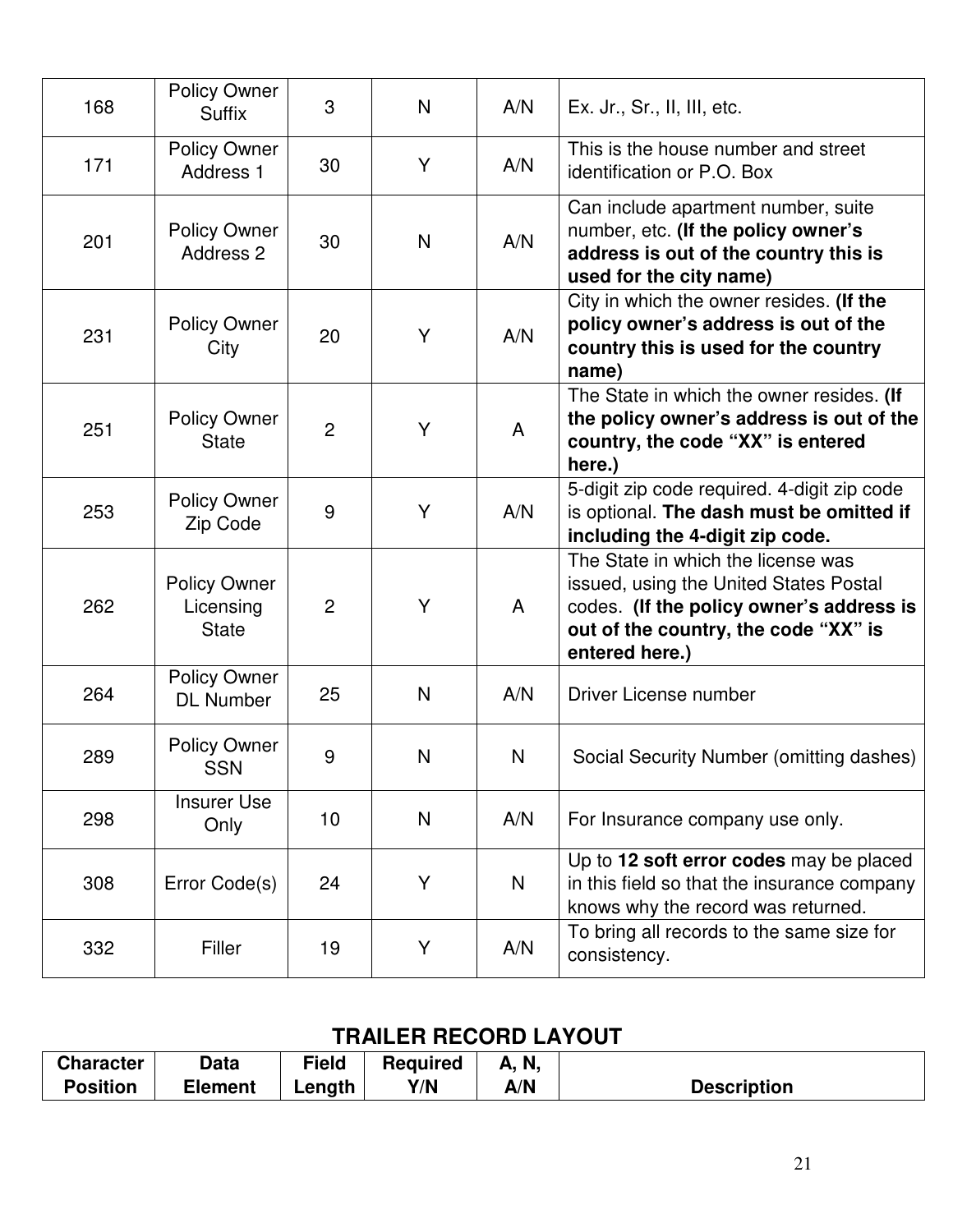| 1              | Record Type                    | 1   | Y | A   | The last record received, regardless of<br>the media type, will include a "T" for<br>Trailer record format.                                                                        |  |
|----------------|--------------------------------|-----|---|-----|------------------------------------------------------------------------------------------------------------------------------------------------------------------------------------|--|
| $\overline{2}$ | <b>NIAC</b><br>Number          | 5   | Y | A/N | This is a unique, nationally recognized<br>number that identifies the Insurance<br>Company transmitting the data.                                                                  |  |
| $\overline{7}$ | Reporting<br>Period -<br>Begin | 8   | Y | N   | The format of this field is CCYYMMDD.<br>This is the first day of the reporting<br>period. The reporting begin is the FIRST<br>day of the month no matter what day it<br>falls on. |  |
| 15             | Reporting<br>Period - End      | 8   | Y | N   | The format of this field is CCYYMMDD.<br>This is the last day of the reporting period.<br>The reporting end is the LAST day of the<br>month no matter what day it falls on.        |  |
| 23             | Record<br>Count                | 7   | Y | N   | To report the number of detail records<br>transmitted. NOTE: Do <b>NOT</b> include the<br>header and trailer records in the count.                                                 |  |
| 30             | Filler                         | 321 | Y | A/N | So that all records are consistently the<br>same size, blank fillers need to be added<br>to bring the record length to 350.                                                        |  |

# **Appendix C**

# **ERROR CODES AND CORRECTIVE ACTION**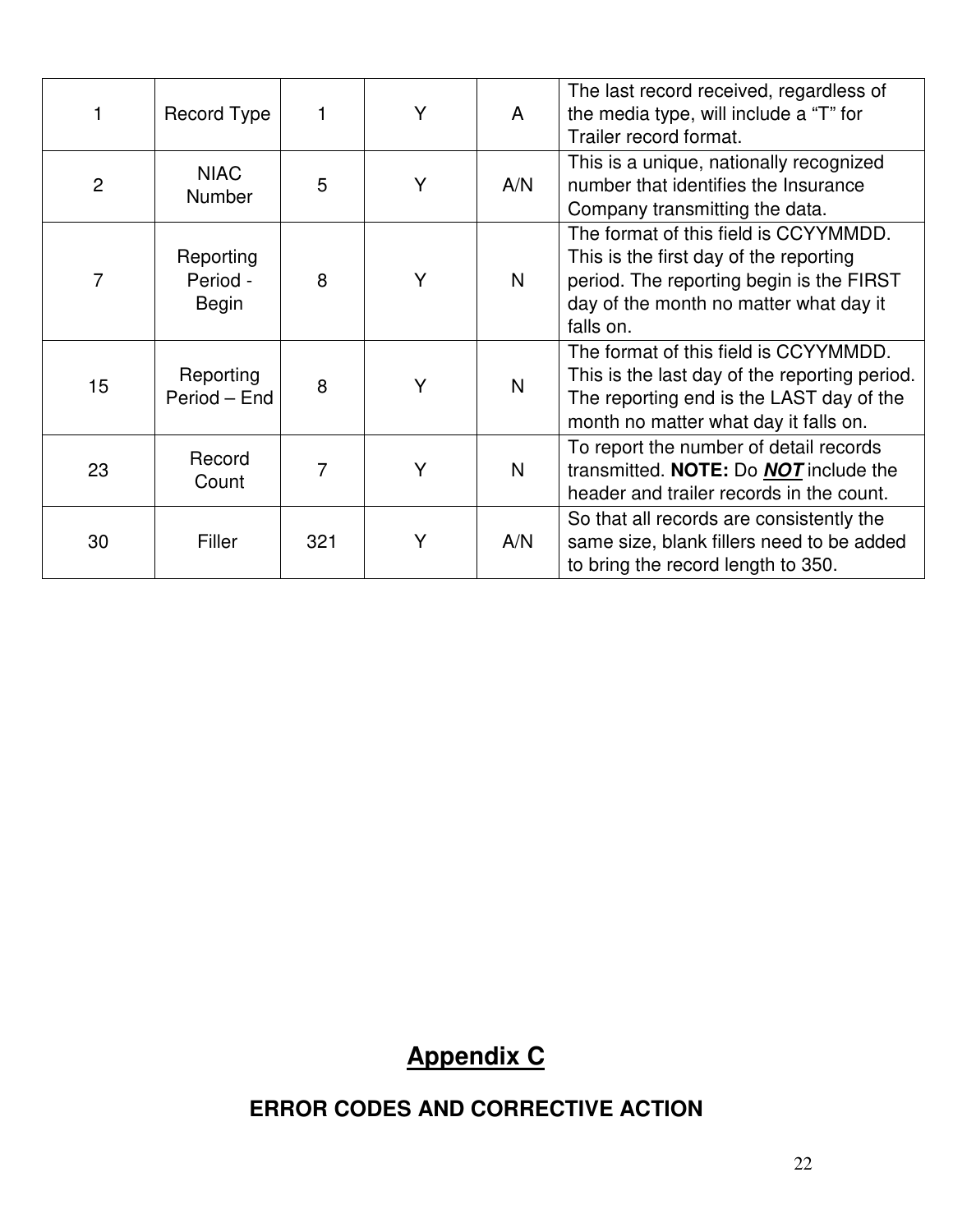| <b>Error</b><br>Code | <b>Name of Error</b><br>Code                 | <b>Description/Corrective Action</b>                                                                                                                | <b>Error Type</b>                                                    |
|----------------------|----------------------------------------------|-----------------------------------------------------------------------------------------------------------------------------------------------------|----------------------------------------------------------------------|
| 01                   | <b>Record Type</b><br>Invalid                | Options are H, D or T for Header, Data or Trailer,<br>respectively. Record Type invalid or missing,<br>cannot determine record information.         | <b>Hard error</b>                                                    |
| 02                   | Transmission<br>Method Invalid               | Options are T or I for FTP or Internet File<br>Transfer respectively. Cannot determine the<br>method to use.                                        | <b>Hard error</b>                                                    |
| 03                   | <b>Reporting Period</b><br>Invalid           | CCYYMM format required. Reporting period is<br>the month prior to the processing month. Correct<br>date for this reporting cycle.                   | Hard error for<br>header record.<br>Soft error for detail<br>record. |
| 04                   | Reporting Period<br>Duplicate<br>submission  | Reporting period has already been transmitted<br>for the processing month.                                                                          | <b>Hard error</b>                                                    |
| 05                   | <b>Transmission Date</b><br>Invalid          | CCYYMMDD format required. Correct/Include<br>date for this transmission cycle.                                                                      | <b>Hard error</b>                                                    |
| 06                   | Reserved for<br><b>Future Use</b>            | Error code not currently used                                                                                                                       |                                                                      |
| 07                   | <b>Record Count</b><br>Missing               | 9999999 format. Required field used to<br>determine that the number of records reported<br>matches the number of records received and<br>processed. | <b>Hard error</b>                                                    |
| 08                   | <b>Record Count</b><br><b>Mismatch</b>       | Reported Record Counts and actual (processed)<br>Record Counts MUST match.                                                                          | <b>Hard error</b>                                                    |
| 09                   | <b>NAIC Number</b><br>Invalid                | Correct/Include 5-character NAIC number. Use<br>correct code from NAIC table                                                                        | <b>Hard error</b>                                                    |
| 10                   | <b>Policy Number</b><br>Missing              | 25 characters. Include Policy Number                                                                                                                | Soft error                                                           |
| 11                   | <b>Policy Effective</b><br>Date Invalid      | <b>CCYYMMDD format. Correct/Include Policy</b><br><b>Effective Date</b>                                                                             | Soft error                                                           |
| 12                   | Policy<br><b>Termination Date</b><br>Invalid | <b>CCYYMMDD</b> format. Optional field                                                                                                              | Soft error                                                           |
| 13                   | <b>Vehicle Make</b><br>Missing               | Include Vehicle Make                                                                                                                                | Soft error                                                           |
| 14                   | <b>Vehicle Make</b><br>Invalid               | Not currently used. For future use.                                                                                                                 |                                                                      |
| 15                   | <b>Vehicle Year</b><br>Invalid               | CCYY format. Correct/Include Vehicle Year                                                                                                           | Soft error                                                           |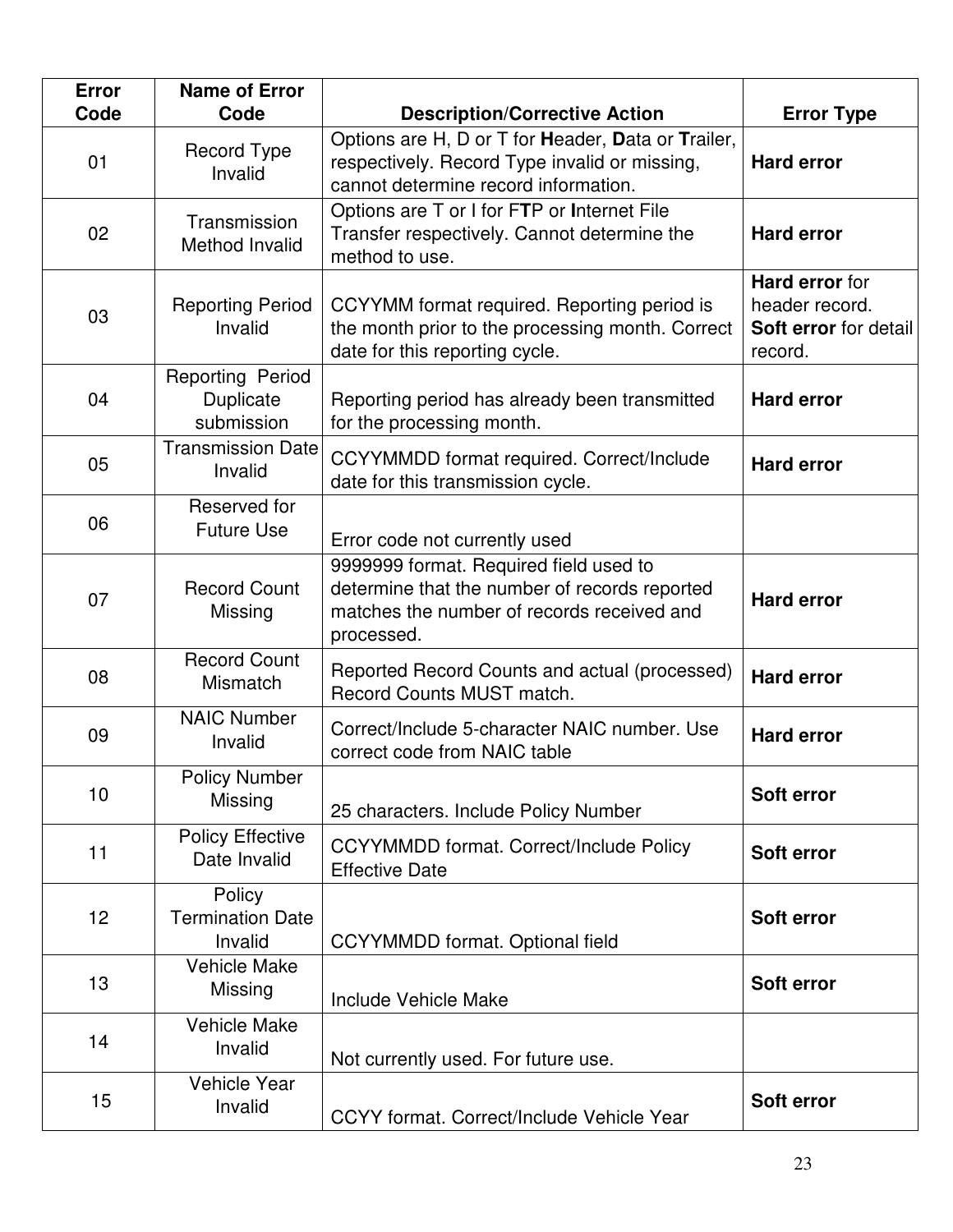| 16 | <b>VIN Missing</b>                                          | Need to include the VIN                                                                      | Soft error |
|----|-------------------------------------------------------------|----------------------------------------------------------------------------------------------|------------|
| 17 | <b>VIN Invalid</b>                                          | Not currently used. For future use.                                                          |            |
| 18 | Policy Owner's<br>Date of Birth<br>Invalid                  | CCYYMMDD format. Correct/Include Date of<br><b>Birth</b>                                     | Soft error |
| 19 | Policy Owner's<br><b>Last Name</b><br>Missing               | Include last name                                                                            | Soft error |
| 20 | Policy Owner's<br><b>Address Missing</b>                    | Include address                                                                              | Soft error |
| 21 | Policy Owner's<br><b>City Missing</b>                       | Include city                                                                                 | Soft error |
| 22 | Policy Owner's<br>State Invalid                             | Use the 2-character Postal Code abbreviation or<br>"XX"                                      | Soft error |
| 23 | Policy Owner's Zip<br>Code Invalid                          | Correct/Include at least the 5-digit zip code.                                               | Soft error |
| 24 | Policy Owner's<br><b>Licensing State</b><br>Invalid         | Correct/Include the licensing state using the<br>2character Postal Code abbreviation or "XX" | Soft error |
| 25 | Policy Owner's<br>Driver's License<br><b>Number Missing</b> | Not currently used. For future use.                                                          | Soft error |
| 26 | Policy Owner's<br><b>Social Security</b><br>Number Invalid  | Not currently used. For future use.                                                          | Soft error |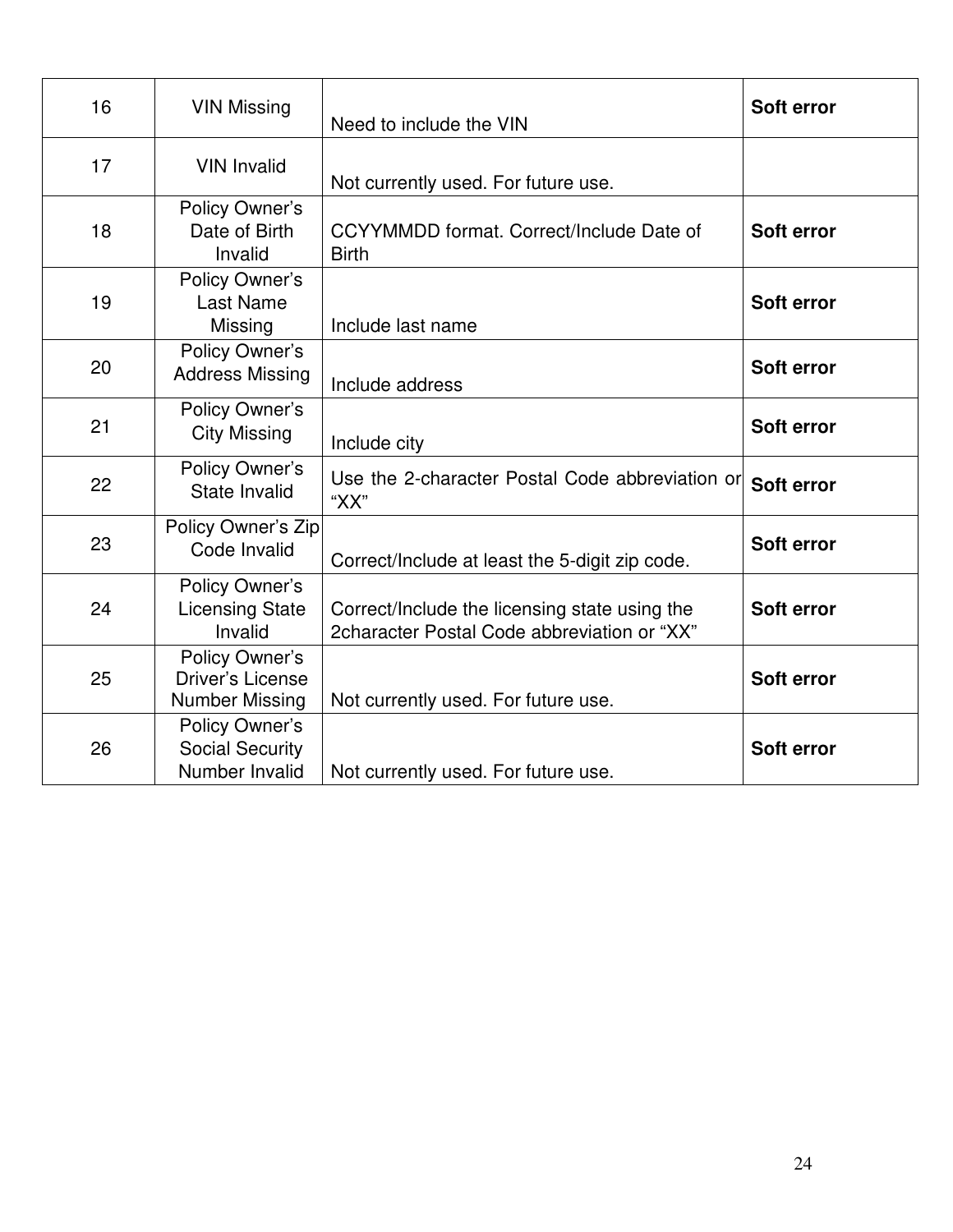# **Appendix D**

# *Missouri Insurance Partners Information Sheet (MIPIS)*  **Please log in to your account to update your information.**

# **Company Information :**

| Company Name:     |  |                   |  |      |
|-------------------|--|-------------------|--|------|
| <b>NAIC Code:</b> |  |                   |  |      |
| Address Line 1    |  |                   |  |      |
| Address Line 2    |  |                   |  |      |
| City              |  |                   |  |      |
| State & Zip Code  |  |                   |  |      |
| Primary Phone     |  | $\qquad \qquad -$ |  | Ext: |
| Primary Fax       |  | --                |  |      |

*NOTE: Each company must report using its unique NAIC Code. One MIPIS must be submitted for each NAIC code.* 

# **Company Contacts:**

# **Business Contact**  Name: Address (if different from above): Phone (if different from above): E-mail Address:

| Name:                                 |  | Name:                             |
|---------------------------------------|--|-----------------------------------|
| Address<br>(if different from above): |  | Address<br>(if different from abo |
| Phone<br>(if different from above):   |  | Phone<br>(if different from abo   |
| E-mail Address:                       |  | E-mail Address:                   |

### **Technical Contact 1** Technical Contact 2

| Name:                                 |  |
|---------------------------------------|--|
| Address<br>(if different from above): |  |
| Phone<br>(if different from above):   |  |
| E-mail Address:                       |  |

| Group E-mail Address: |  |
|-----------------------|--|
|-----------------------|--|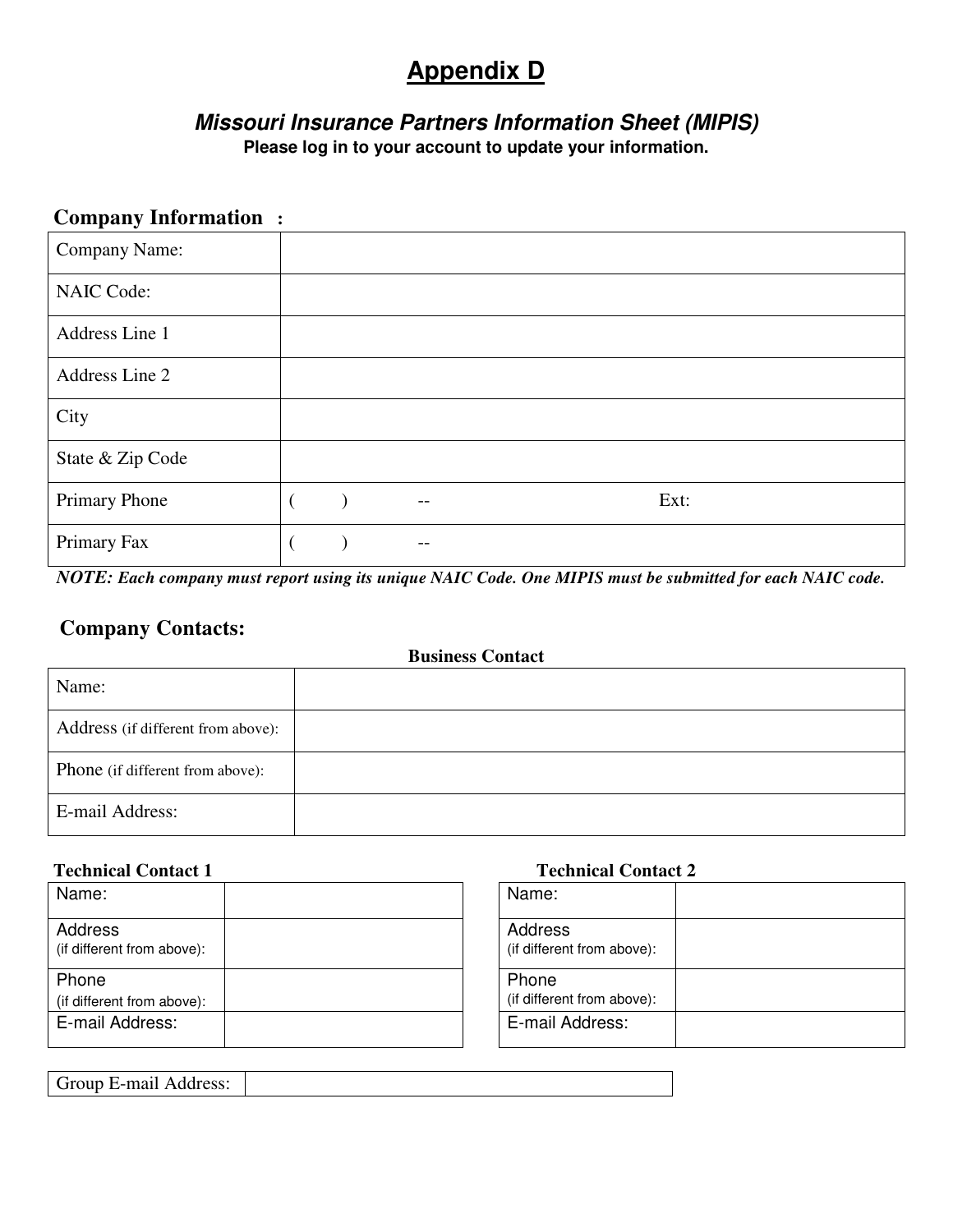# **Reporting Information:**

MEDIA: Internet (I) cor FTP (T)

Estimated number of private passenger vehicle records your company will be sending to DOR?

# **PLEASE SEE INSTRUCTIONS ON NEXT PAGE**

# **Instructions for the**  *Missouri Insurance Partners Information Sheet (MIPIS)*

# **Notes:**

# *Please log into each NAIC account to update the Missouri Insurance Partners Information Sheet (MIPIS).*

# **Company Information:**

- **Name and NAIC Code:** List exactly as shown by NAIC.
- **Address:** List the mailing address for the company's main office. **Phone:** List the primary company number.
- **Primary Fax:** List the facsimile number located in the company's main office.

# **Point of Contact (POC) Information:**

- The individual(s) listed is/are the one(s) DOR will contact if there are problems or questions about your company's data.
- If an individual is identified for both Business and Technical Issues, complete the "Business Issues" column and only entering *"SAME"* in the name block of the "Technical Issues" column.  $\blacksquare$  If you have a group e-mail contact please include the information in the Group Email box.

# **Reporting Information:**

- Select if you will be submitting via Internet or FTP
	- o *NOTE:* Missouri DOR reserves the right to require a company with large document volume to use FTP for reporting.